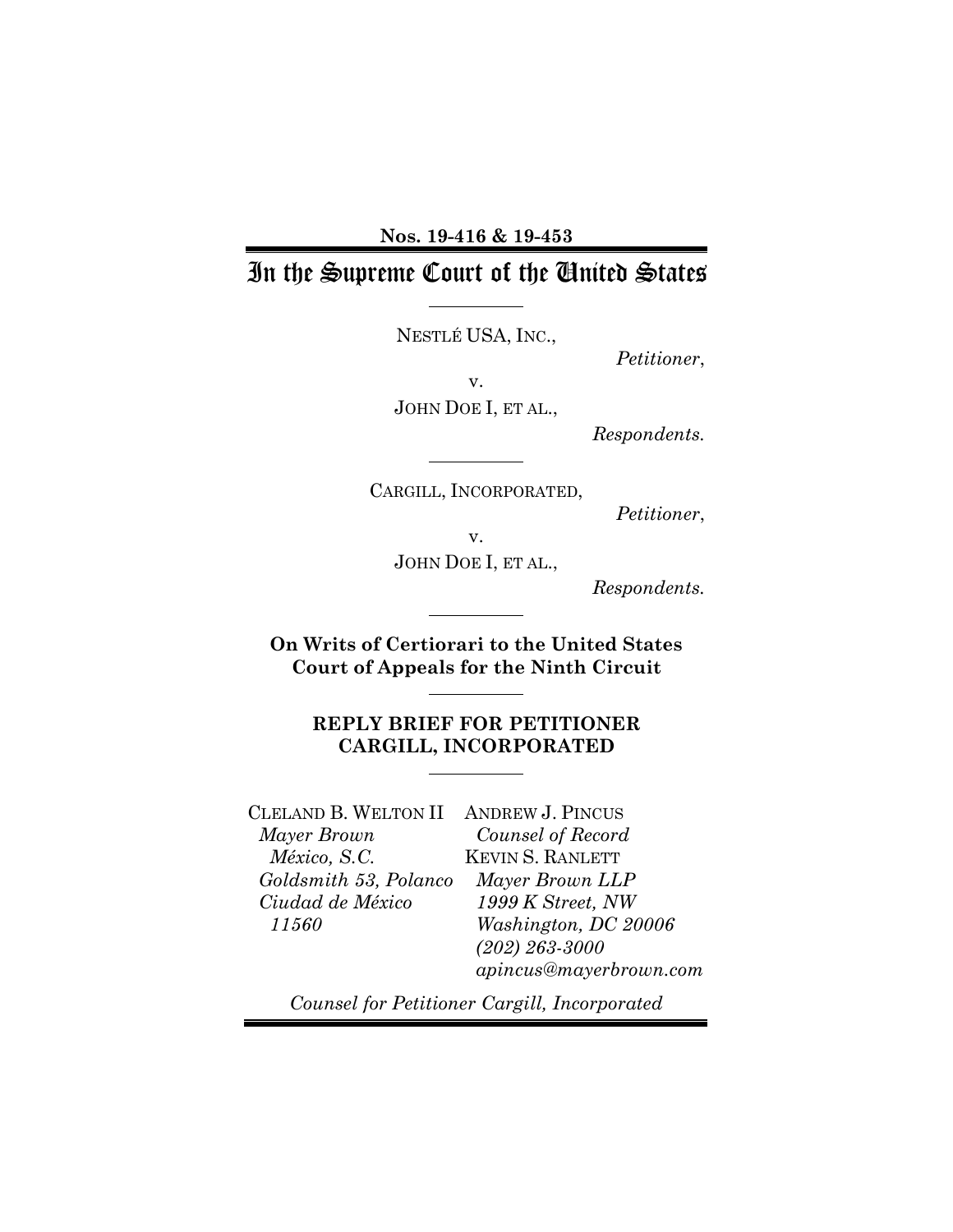# **TABLE OF CONTENTS**

# **Page**

| RULE 29.6 DISCLOSURE STATEMENT  iii          |  |                                                                                                                             |  |
|----------------------------------------------|--|-----------------------------------------------------------------------------------------------------------------------------|--|
|                                              |  |                                                                                                                             |  |
|                                              |  |                                                                                                                             |  |
|                                              |  | I. Plaintiffs' ATS Claims Are Extraterritorial. 3                                                                           |  |
|                                              |  | A. An ATS Claim Is Extraterritorial If The<br>Conduct Relevant To the Statute's<br>"Focus" Occurred In a Foreign Country. 4 |  |
|                                              |  | B. The ATS's "Focus" Is The Principal<br>Violation of International Law, And<br>That Conduct And Resulting Injury           |  |
|                                              |  | 1. Plaintiffs' argument for a "non-                                                                                         |  |
|                                              |  | Aiding-and-abetting conduct is not<br>2.                                                                                    |  |
|                                              |  | C. Even If Aiding-And-Abetting Conduct Is<br>Relevant To the "Focus" Inquiry,<br>Plaintiffs' Claims Are Extraterritorial14  |  |
|                                              |  | D. General Allegations Of Headquarters<br>Oversight Cannot Displace The                                                     |  |
|                                              |  | Extraterritoriality Presumption. 15                                                                                         |  |
| II. Domestic Corporations Are Not Subject To |  |                                                                                                                             |  |
|                                              |  | A. There Is No Specific, Universal, And<br>Obligatory Norm Of Corporate Liability17                                         |  |
|                                              |  | B. The ATS's Text And History Do Not                                                                                        |  |
|                                              |  | C. Sosa's Cautionary Factors Preclude<br>Recognition Of Corporate Liability20                                               |  |

i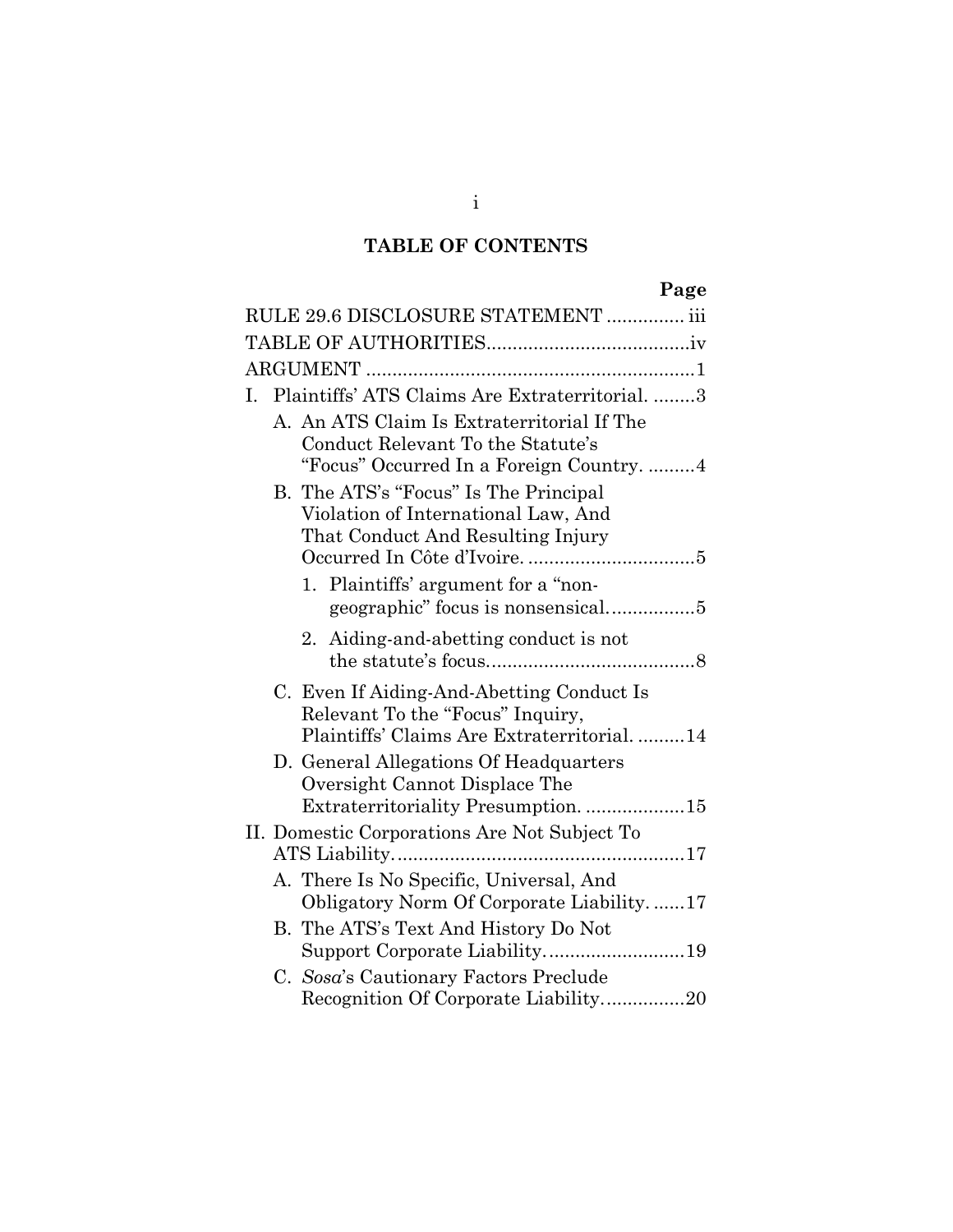| 2. Interference with foreign relations23 |  |
|------------------------------------------|--|
|                                          |  |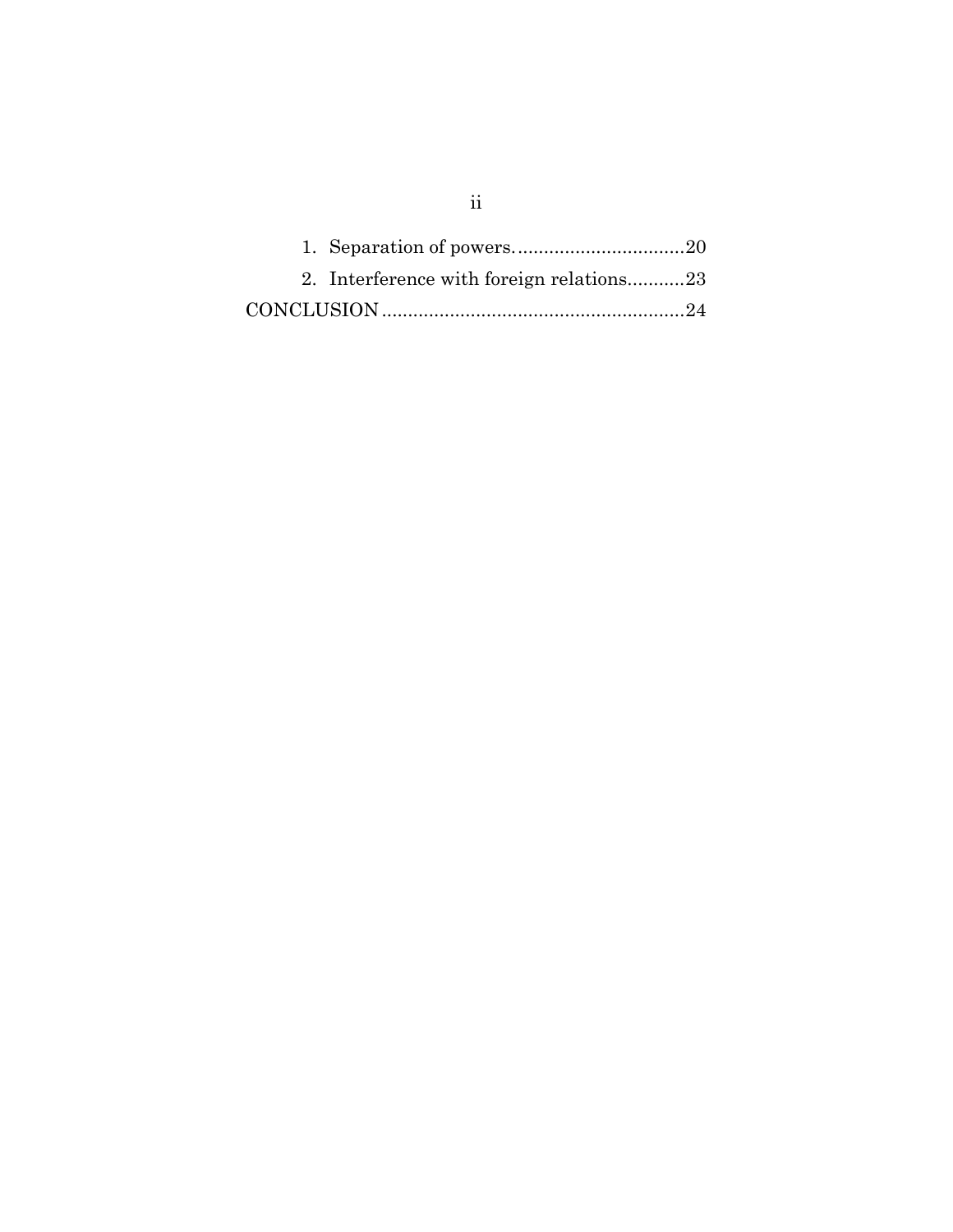# **RULE 29.6 DISCLOSURE STATEMENT**

<span id="page-3-0"></span>The Rule 29.6 Statement in Cargill's opening brief remains accurate.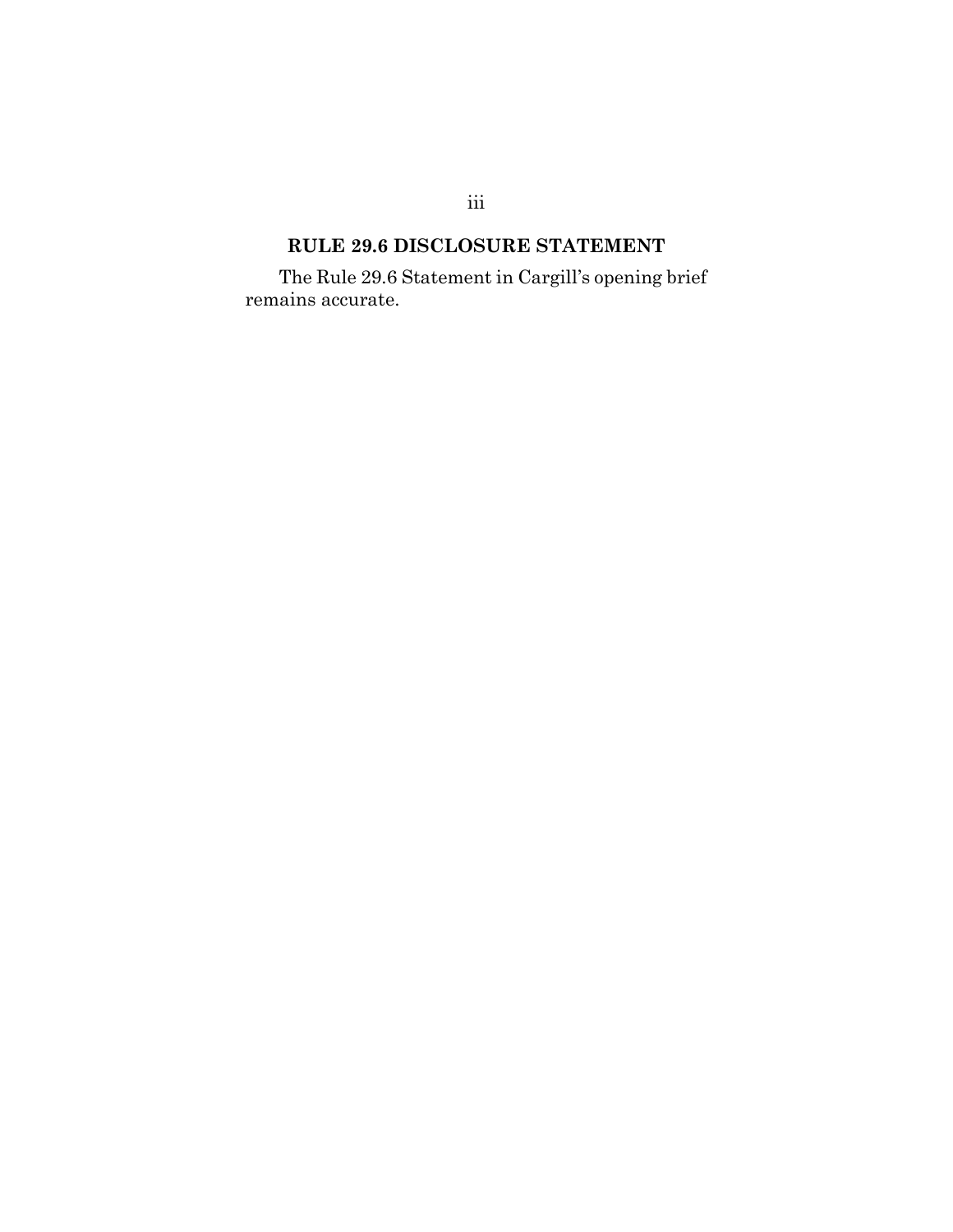# **TABLE OF AUTHORITIES**

## <span id="page-4-0"></span>**Cases**

| Alexander v. Sandoval,                                                    |
|---------------------------------------------------------------------------|
| Ashcroft v. Iqbal,                                                        |
| Bell Atlantic Corp. v. Twombly,                                           |
| Central Bank of Denver, N.A. v. First<br>Interstate Bank of Denver, N.A., |
| City of Milwaukee v. Illinois,                                            |
| Glass v. The Sloop Betsey,                                                |
| Henfield's Case,                                                          |
| Hernandez v. Mesa,                                                        |
| Impression Products, Inc. v. Lexmark<br>International, Inc.,              |
| Jesner v. Arab Bank, PLC,                                                 |

iv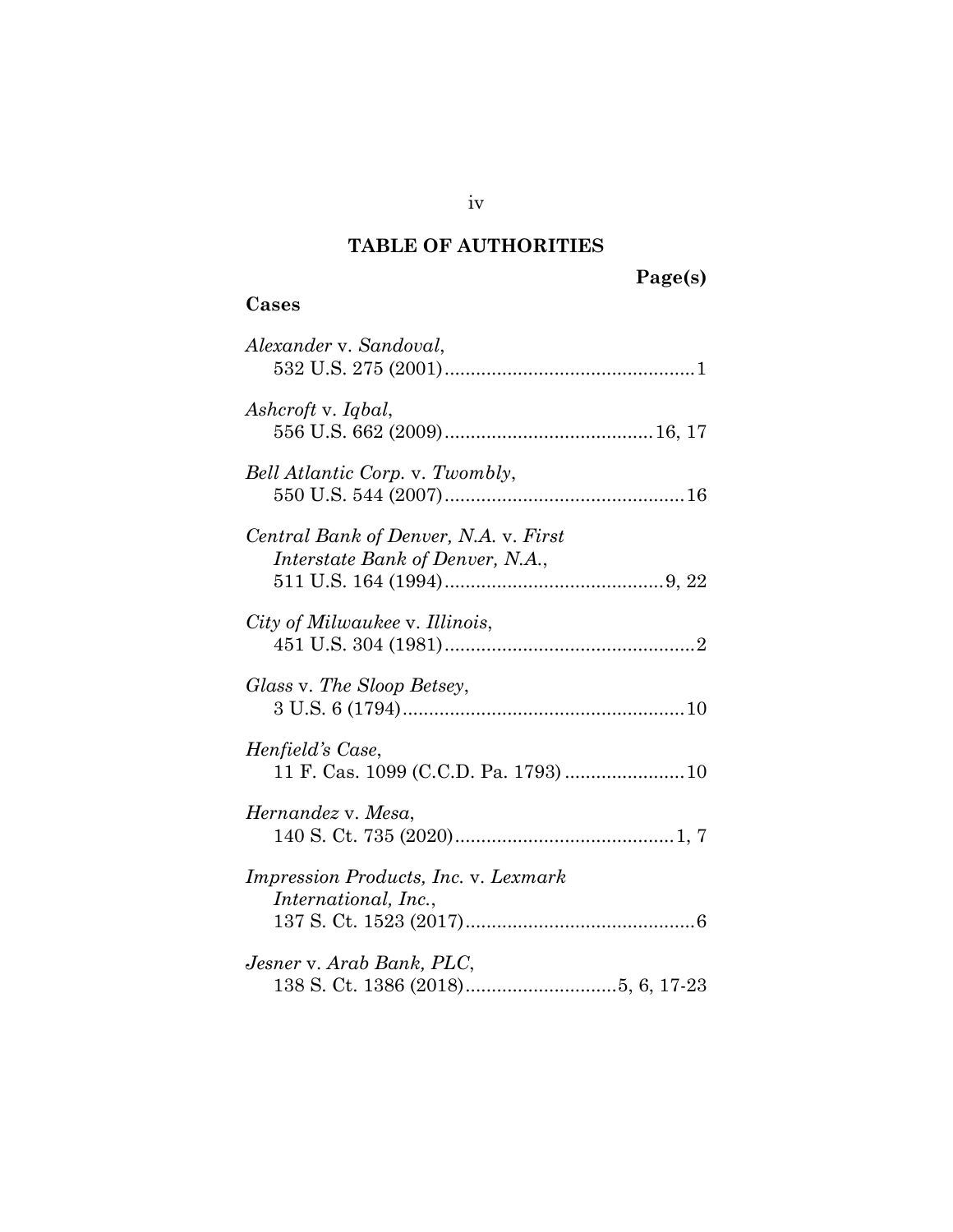### **TABLE OF AUTHORITIES—continued**

# **Page(s)**

| Khulumani v. Barclay Nat'l Bank Ltd.,                                       |
|-----------------------------------------------------------------------------|
| Kiobel v. Royal Dutch Petroleum Co.,                                        |
| Kiobel v. Royal Dutch Petroleum Co.,<br>621 F.3d 111 (2d Cir. 2019)  18, 19 |
| Kirtsaeng v. John Wiley & Sons, Inc.,                                       |
| Microsoft Corp. v. AT&T Corp.,                                              |
| Morrison v. National Australia Bank Ltd.,                                   |
| RJR Nabisco, Inc. v. European Cmty.,                                        |
| Sosa v. Alvarez-Machain,                                                    |
| Talbot v. Jansen,                                                           |
| Tel-Oren v. Libyan Arab Republic,                                           |
| United States v. Bowman,                                                    |

v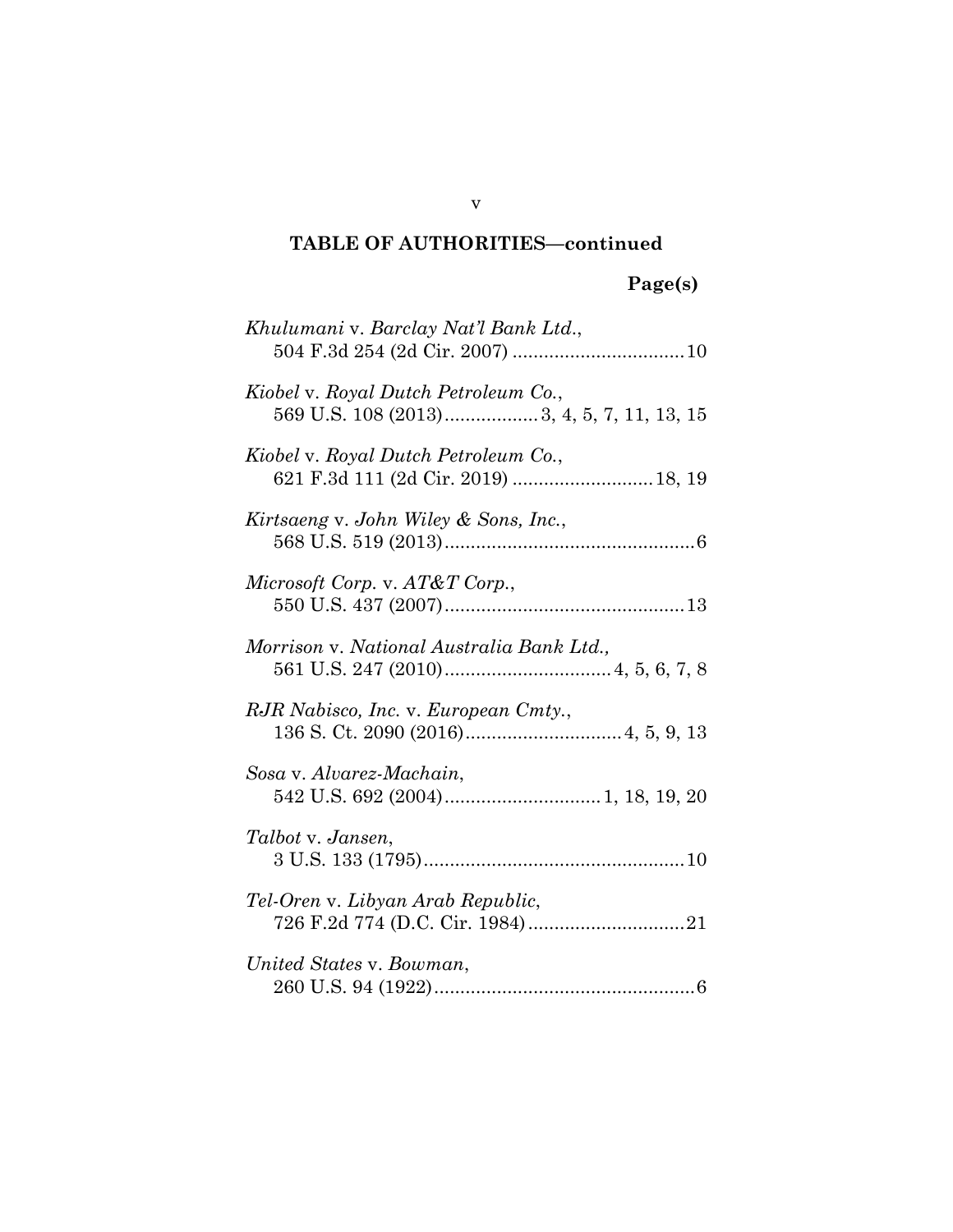## **TABLE OF AUTHORITIES—continued**

## **Page(s)**

| The Vrow Christina Magdamena,             |  |  |
|-------------------------------------------|--|--|
| WesternGeco LLC v. ION Geophysical Corp., |  |  |
| Ziglar v. Abbasi,                         |  |  |
| <b>Statutes, Rules and Regulations</b>    |  |  |

| Torture Victim Protection Act,                                |  |
|---------------------------------------------------------------|--|
| <b>Trafficking Victims Protection</b><br>Reauthorization Act, |  |
|                                                               |  |

## **Other Authorities**

| Black's Law Dictionary (11th ed. 2019)11, 12 |
|----------------------------------------------|
| <i>Breach of Neutrality,</i>                 |
| Dan B. Dobbs et al.,                         |
|                                              |
|                                              |

vi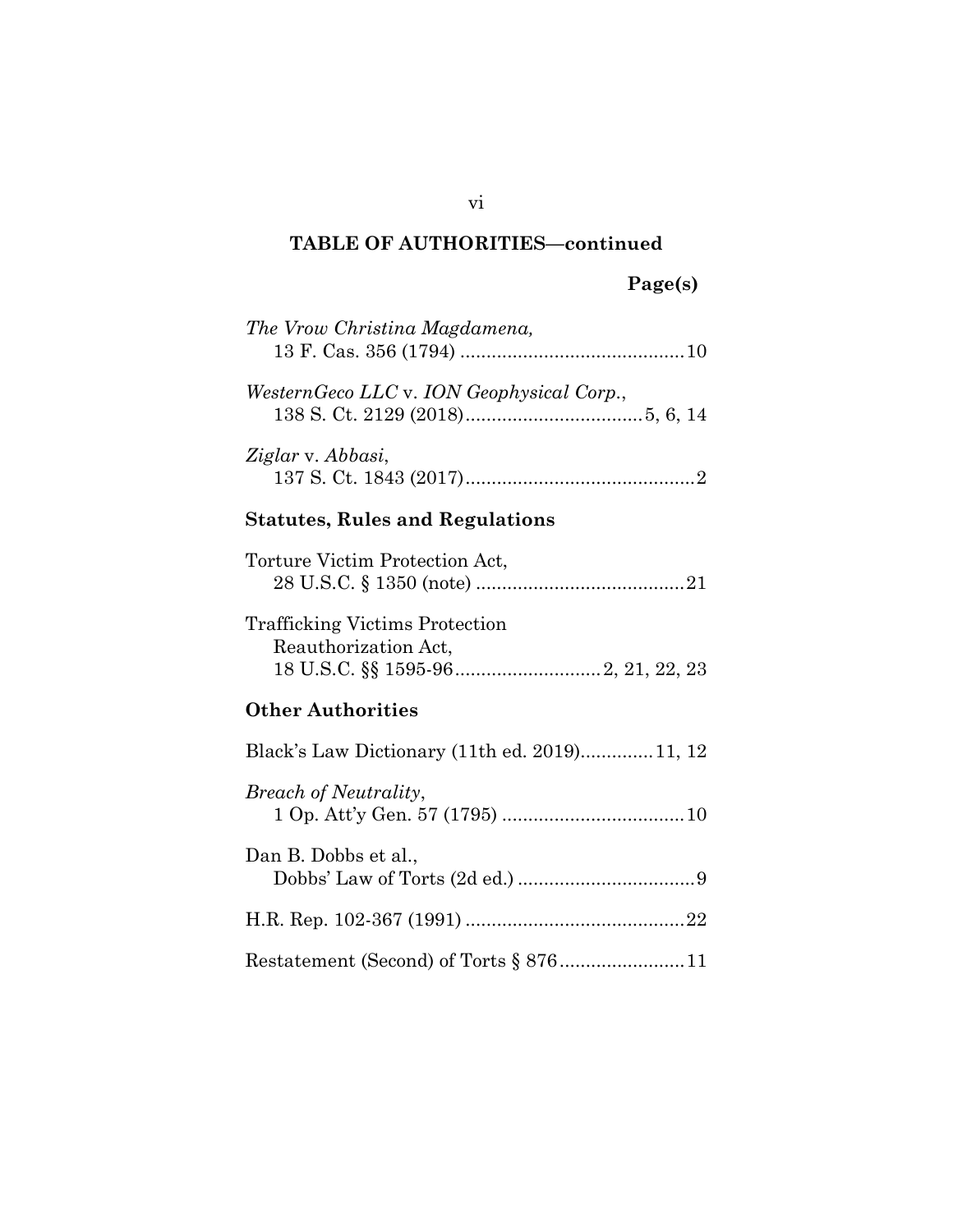### **TABLE OF AUTHORITIES—continued**

**Page(s)**

| Owen Ruffhead & J. Morgan,<br>A New Law Dictionary (9th ed. 1772)12 |
|---------------------------------------------------------------------|
| Emmerich de Vattel,                                                 |
| The Law of Nations; or Principles of                                |
| the Law of Nature: Applied to the                                   |
| Conduct and Affairs of Nations and                                  |
|                                                                     |
| Noah Webster, American Dictionary of                                |
|                                                                     |

vii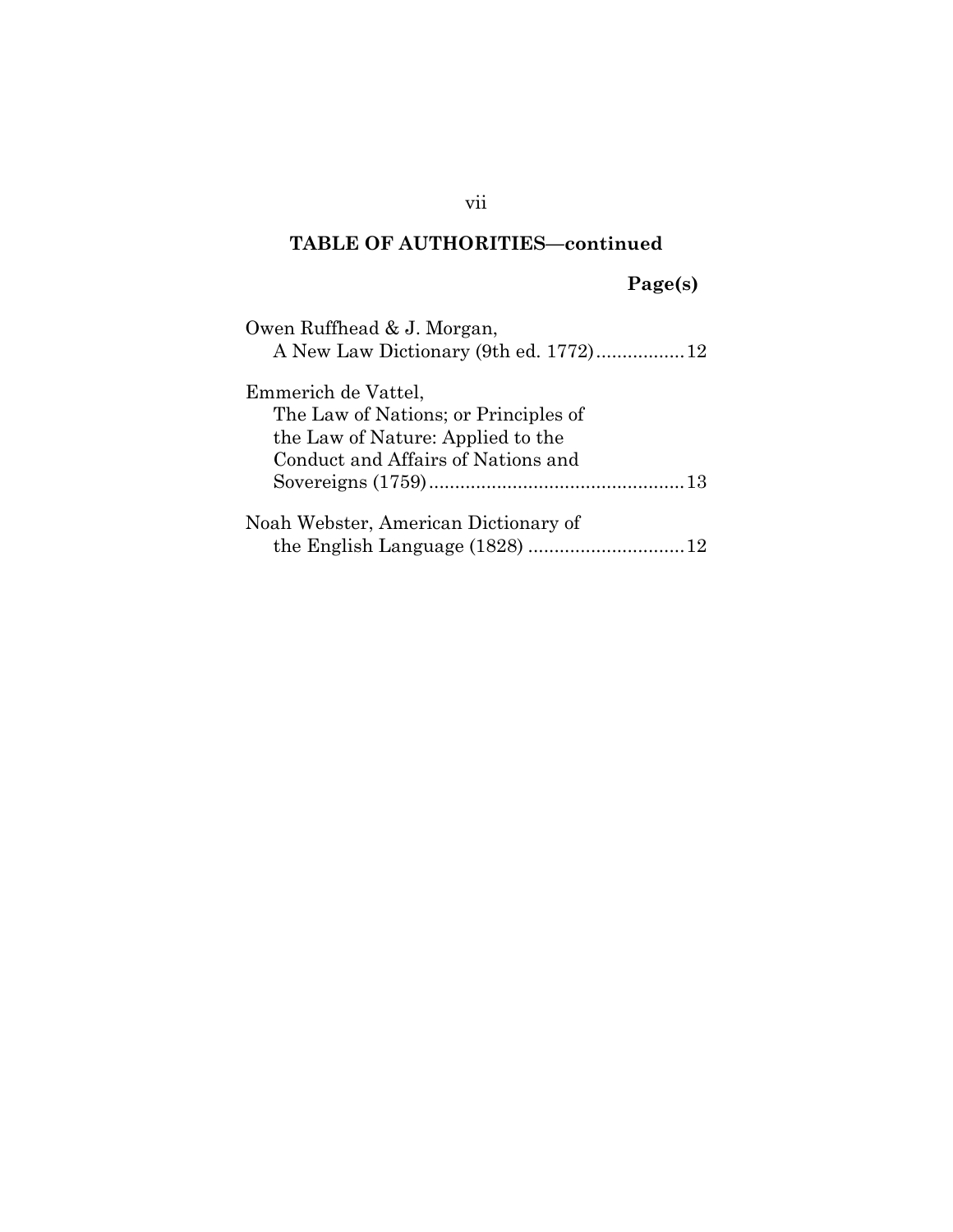#### **ARGUMENT**

<span id="page-8-0"></span>If Congress had enacted the ATS's text in 2019, or 1969, and the law was before this Court for the first time, the Court almost certainly would hold that the statute establishes subject-matter jurisdiction, but does not create a private cause of action. The Court has abandoned the practice of "inferr[ing] 'causes of action' that were 'not explicit' in" the statutory text. *Hernandez* v. *Mesa*, 140 S. Ct. 735, 741 (2020) (citation omitted); see *Alexander* v. *Sandoval*, 532 U.S. 275, 286 (2001).

The Court reached a different conclusion in *Sosa* v. *Alvarez-Machain*, stating that even though the ATS "creat[ed] no new causes of action," the law was "enacted on the understanding that the common law would provide a cause of action for the modest number of international law violations with a potential for personal liability at the time." 542 U.S. 692, 724 (2004). *Sosa* emphasized the importance of "judicial caution" in recognizing ATS claims. *Id*. at 725.

Plaintiffs and their *amici* urge the Court to throw that caution to the winds and promulgate legal rules that would open U.S. courts to a broad range of ATS lawsuits. *E.g*., Access Now Br. 5-6 (urging recognition of claims against "American technology companies"); Center for Justice Accountability Br. 17-18 (urging the Court not to "weaken the ATS's ability to make certain that no great crime against the law of nations goes unanswered"); Grant & Eisenhofer ESG Inst. Br. 23 (advocating "corporate liability \* \* \* for human rights abuses, environmental harm, and other [environmental, social, and governance] abuses").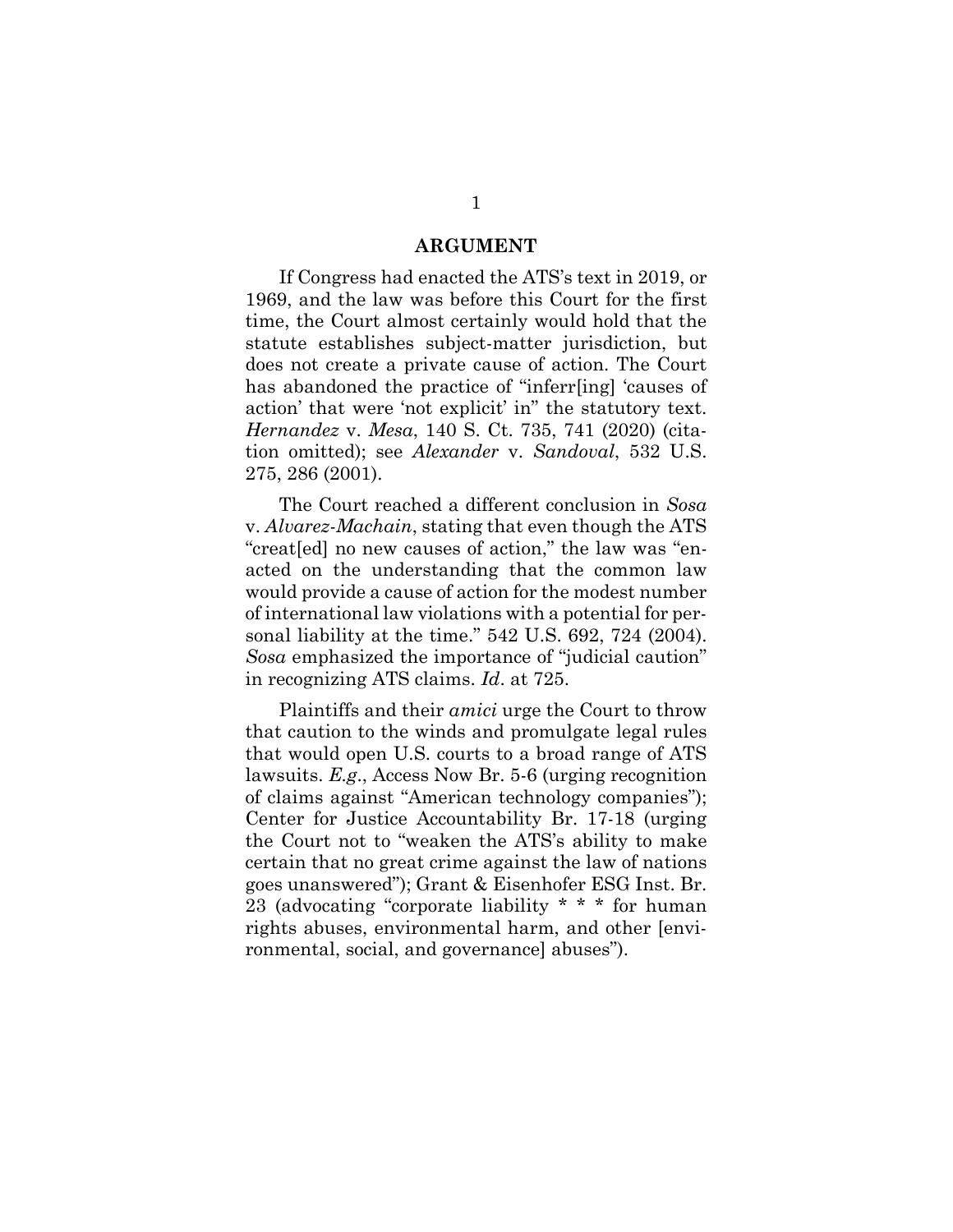Plaintiffs' arguments suffer from numerous flaws, discussed in detail below, but two overarching points should be addressed at the outset.

*First*, Plaintiffs repeatedly invoke Congress's creation of a private action for victims of forced labor in the Trafficking Victims Protection Reauthorization Act (TVPRA), 18 U.S.C. §§ 1595-96—asserting, for example (Br. 21), that "concerns about separation of powers or infringement of U.S. foreign relations ring hollow" in light of Congress's action. But the opposite is true—when Congress has addressed an issue, that fact weighs heavily against the exercise of federal common law authority. *E.g*., *Ziglar* v. *Abbas*i, 137 S. Ct. 1843, 1865 (2017); *City of Milwaukee* v. *Illinois*, 451 U.S. 304, 313-314 (1981). Creation by the Court of a common-law action different from the congressionally designed claim would effectively override Congress's determinations, and therefore directly infringe separation-of-powers principles.

*Second*, Plaintiffs contend (Br. 27-30) that their arguments for expansive ATS liability present no risk of collision with U.S. foreign policy. They point to Congress's enactment of the TVPRA, the absence of expressions of concern about this case by Côte d'Ivoire or other nations, and filings by the United States in prior cases.

But the TVPRA action was crafted by the branches responsible for foreign policy; its existence does not eliminate the risk that an action with different parameters designed by courts will "erroneously adopt an interpretation of U.S. law that carries foreign policy consequences not clearly intended by the

<sup>1</sup> Citations to Plaintiffs' brief refer to the brief filed in No. 19-453.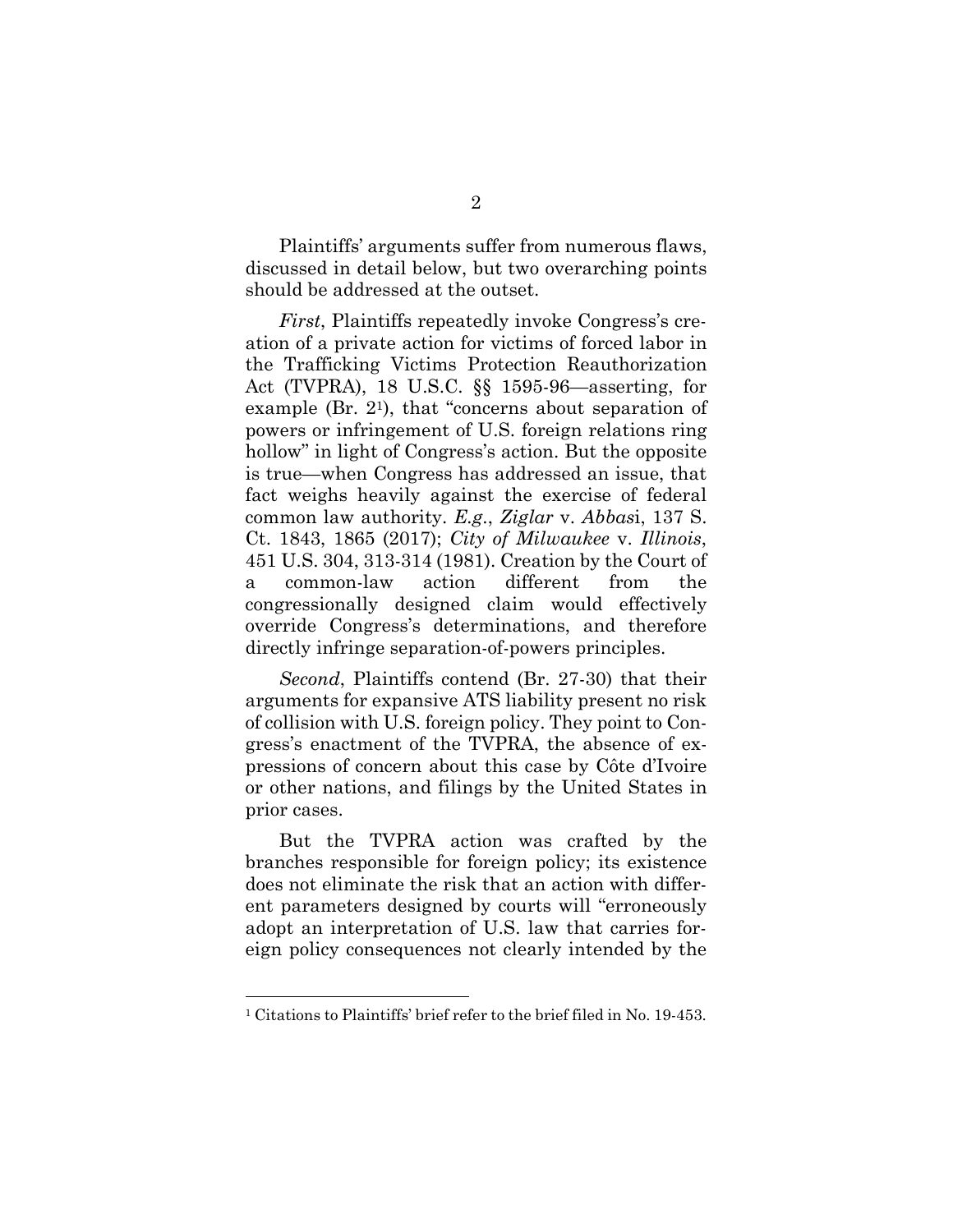political branches," *Kiobel* v. *Royal Dutch Petroleum Co.*, 569 U.S. 108, 116 (2013).

In addition, although this Court has referenced expressions of concern by other nations, it has not limited the effect of its rulings to cases in which other nations protest. Rather, the Court has adopted general legal rules applicable in all ATS cases. And Plaintiffs inexplicably ignore the brief filed by the United States in this case, which provides further evidence of the harm to U.S. foreign policy resulting from Plaintiffs' expansive conception of the ATS.

Cargill abhors forced labor and trafficking. It is working cooperatively under programs put in place by Côte d'Ivoire and by the United States—and is devoting substantial resources to addressing these issues. The broad liability rules advocated by Plaintiffs would interfere with these efforts and inflict serious harm on the Ivorian economy. Cargill Br. 36-40; WCF Br. 5-22.

In this sensitive area, the Court should leave to Congress the decisions whether to create—and how to fashion—a private action. It should hold that the ATS applies only to principal wrongdoing within the United States and does not impose liability on domestic corporations.

#### <span id="page-10-0"></span>**I. Plaintiffs' ATS Claims Are Extraterritorial.**

Plaintiffs' claims are extraterritorial because the relevant "focus" of the ATS is the principal wrongdoer's violation of international law—which occurred in Côte d'Ivoire. Cargill Br. 27-33. Even if claimed aiding-and-abetting conduct could be considered, the general headquarters oversight alleged here falls far short of the necessary connection to the United States, given that all of the other activity took place in Côte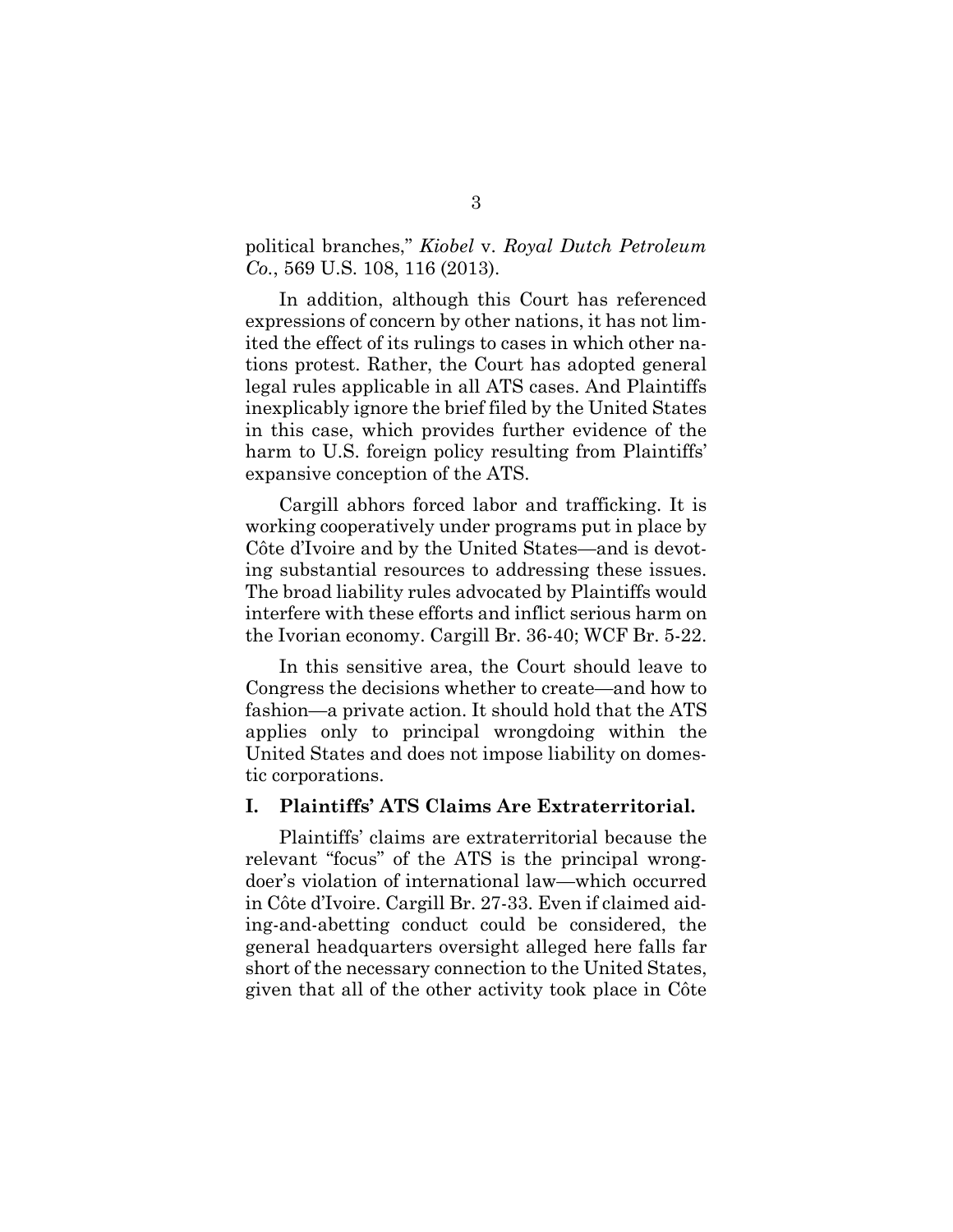d'Ivoire. Cargill Br. 33-36. Indeed, the Court could decide this case by holding that general headquarters oversight is categorically insufficient to render a claim not extraterritorial. Cargill Br. 23-25.

### <span id="page-11-0"></span>**A. An ATS Claim Is Extraterritorial If The Conduct Relevant To the Statute's "Focus" Occurred In a Foreign Country.**

Plaintiffs argue (Br. 14-15) that the "focus" standard does not apply in ATS cases. That contention is precluded by this Court's ruling in *RJR Nabisco, Inc.*  v. *European Community,* 136 S. Ct. 2090 (2016).

The *RJR Nabisco* Court stated that "*Morrison* [v. *National Australia Bank Ltd.,* 561 U.S. 247 (2010),] and *Kiobel* reflect a two-step framework for analyzing extraterritoriality issues." 136 S. Ct. at 2101. The first step is to determine whether the statute applies extraterritorially. "If the statute is not extraterritorial, then at the second step we determine whether the case involves a domestic application of the statute, and we do this by looking to the statute's 'focus.'" *Ibid.* "[I]f the conduct relevant to the focus occurred in a foreign country, then the case involves an impermissible extraterritorial application regardless of any other conduct that occurred in U.S. territory." *Ibid*.

Plaintiffs point (Br. 14-15) to *Kiobel*'s statement that, because the ATS does not apply extraterritorially, claims are permissible only if they "touch and concern the territory of the United States \* \* \* with sufficient force to displace the presumption against extraterritorial application." 569 U.S. at 124-25. But the Court supported the "touch and concern" reference with a citation to *Morrison*'s discussion of the "focus"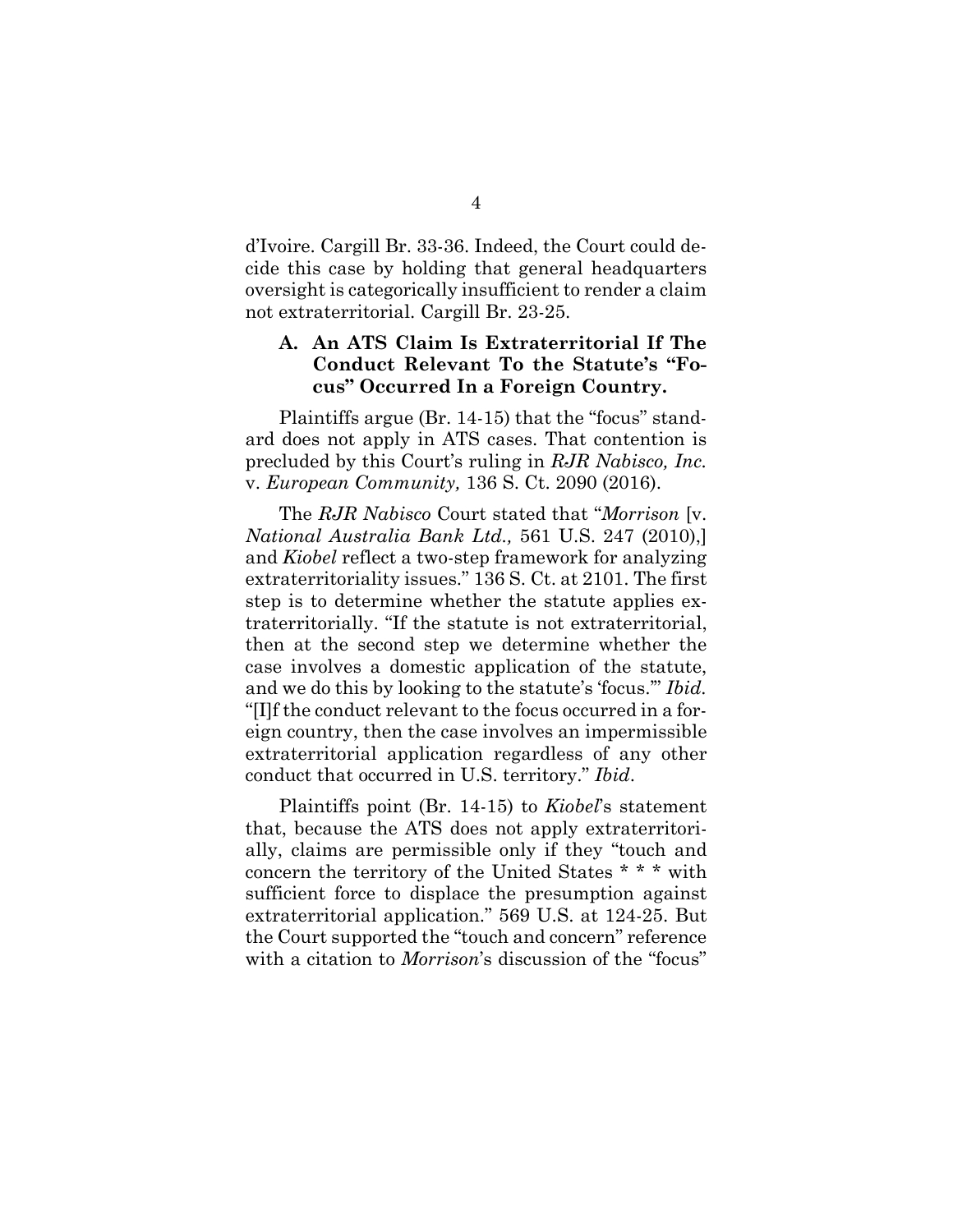inquiry (*id.* at 125 (citing 561 U.S. at 265-269))—making clear that *Kiobel* incorporated the "focus" standard, as *RJR Nabisco* subsequently held.

Plaintiffs do not suggest any reason why the extraterritoriality inquiry under the ATS would, or should, differ from the generally-applicable rule—and there is none. See also *WesternGeco LLC* v. *ION Geophysical Corp*., 138 S. Ct. 2129, 2137-38 (2018) (applying "focus" test to patent claim).

### <span id="page-12-0"></span>**B. The ATS's "Focus" Is The Principal Violation of International Law, And That Conduct And Resulting Injury Occurred In Côte d'Ivoire.**

Cargill explained (Br. 27-33) that the ATS's "focus"—"the objects of the statute's solicitude," as determined by the persons whom "the statute seeks to 'protec[t]'" and the conduct that "the statute seeks to 'regulate,'" *Morrison*, 561 U.S. at 267 (citations omitted) is the principal wrongdoer's international law violation. Here, the alleged forced labor and injuries to Plaintiffs occurred in Côte d'Ivoire.

Plaintiffs argue that the ATS has a "non-geographic" focus, and that a claim is not extraterritorial whenever "the United States could be responsible [under international law] in the absence of redress." Br. 16. Alternatively, they argue that an aiding-and-abetting action may proceed as long as any claimed aidingand-abetting conduct took place within the United States. Both contentions are wrong.

### *1. Plaintiffs' argument for a "non-geographic" focus is nonsensical.*

<span id="page-12-1"></span>Pointing (Br. 21) to the statement in *Jesner* v. *Arab Bank, PLC,* 138 S. Ct. 1386 (2018) that the ATS's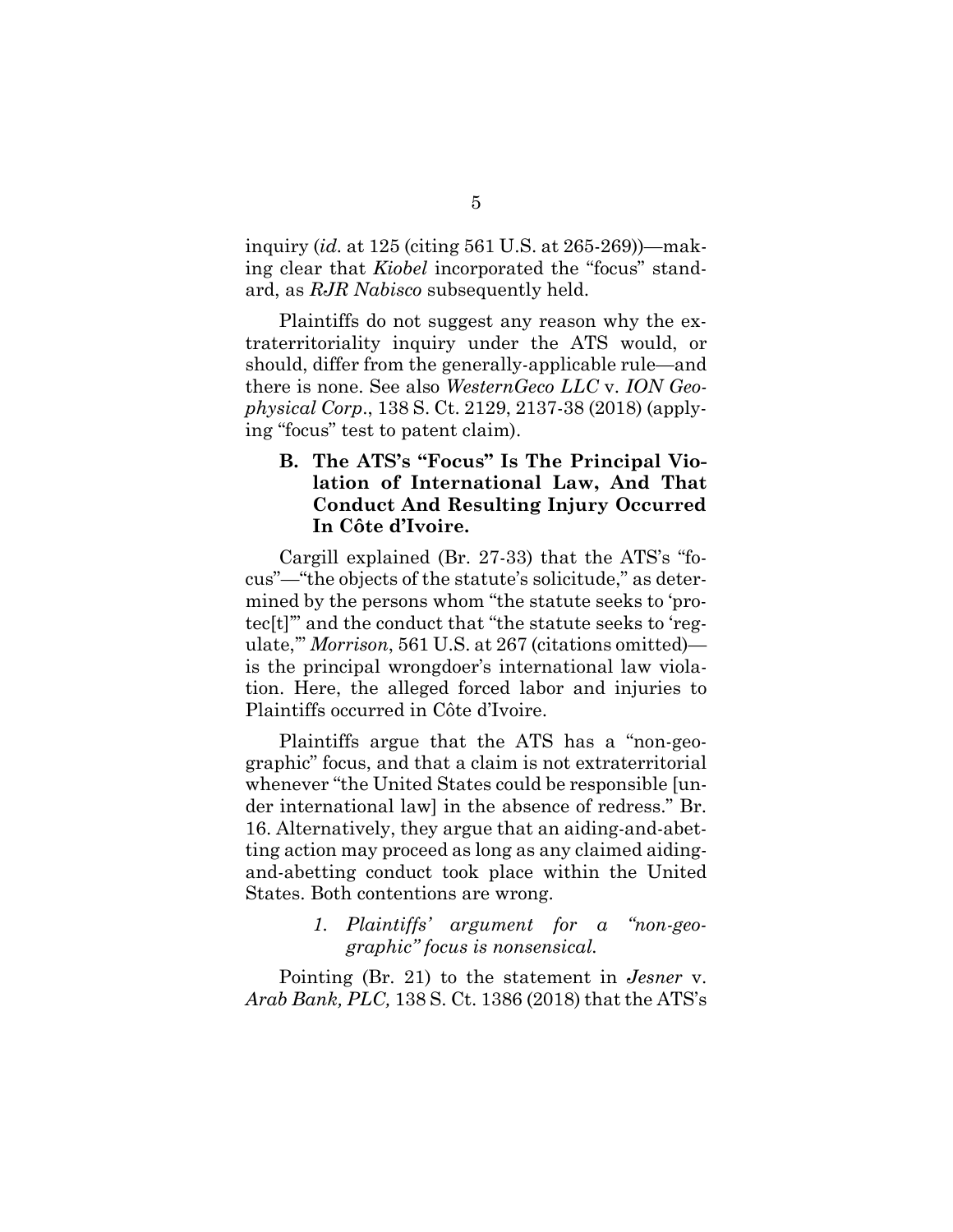purpose was "[t]o avoid foreign entanglements by ensuring the availability of a federal forum where the failure to provide one might cause another nation to hold the United States responsible," *id.* at 1397, Plaintiffs suggest that the statute's "focus" is whether the failure to adjudicate the claim "might cause another nation to hold the United States responsible" under international law (Br. 21)—and that a claim is not extraterritorial if the United States might be subjected to such responsibility. But extraterritoriality is inherently a geographic inquiry, and Plaintiffs' wholly indeterminate standard should be rejected.

To begin with, the cases on which Plaintiffs rely (Br. 20-21) provide no support for a "non-geographic" approach. *Kirtsaeng* v. *John Wiley & Sons, Inc.*, 568 U.S. 519 (2013) (copyright "first sale" doctrine), and *Impression Products, Inc.* v. *Lexmark International, Inc.*, 137 S. Ct. 1523 (2017) (patent exhaustion), did not involve extraterritorial application of U.S. laws, but rather the extent to which acts in foreign countries affected the plaintiffs' ability to enforce in the United States the intellectual-property rights granted by the United States. And in *United States* v. *Bowman*, 260 U.S. 94, 102 (1922), the Court found that the criminal statute at issue applied extraterritorially, and therefore had no occasion to address the "focus" issue.

The Court's prior cases determined the "focus" of a statute by reference to particular conduct identified in the statutory text—such as the purchase or sale of securities in *Morrison*. 561 U.S. at 266-67; see also *WesternGeco*, 138 S. Ct. 2137-38. Tying the focus to statutory text provides a clear standard and also tethers the extraterritoriality test to the law Congress enacted.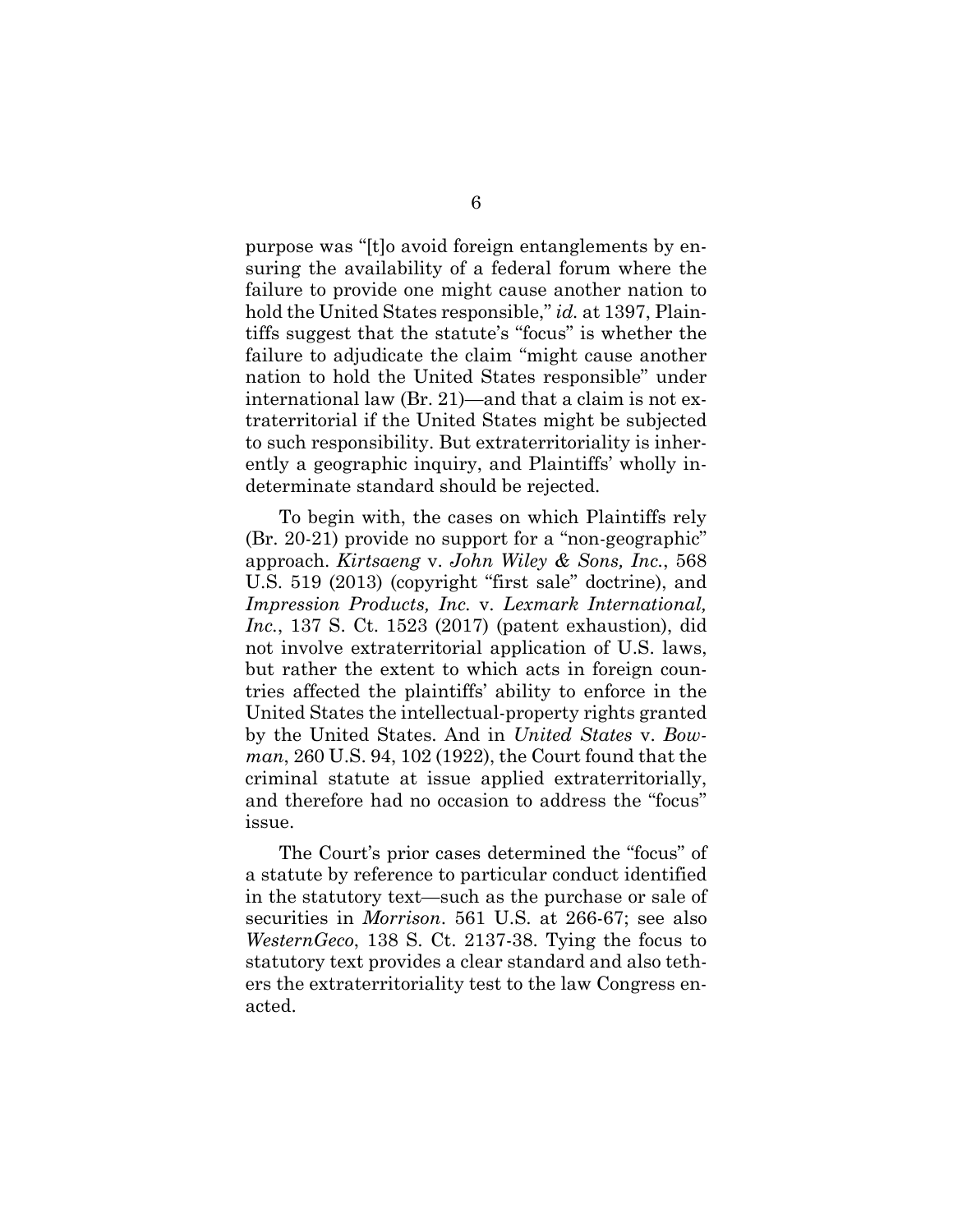Plaintiffs argue that the Court should instead rely on their view of the ATS's purpose. But that approach would be fraught with problems. "No law pursues its purposes at all costs. Instead, lawmaking involves balancing interests and often demands compromise." *Hernandez*, 140 S. Ct. at 741-42 (citations and internal quotation marks omitted). Courts lack the expertise to make such judgments. Indeed, *Morrison* rejected a test based on the goals of the securities laws. See 561 U.S. at 270.

Plaintiffs try to bolster their position with an extended historical discussion (Br. 16-19). But "[t]he two cases in which the ATS was invoked shortly after its passage \* \* \* concerned conduct within the territory of the United States" (*Kiobel*, 569 U.S. at 120) demonstrating that the statute was understood to focus on the primary, injury-causing violation of international law.<sup>2</sup>

Indeed, Plaintiffs candidly acknowledge (Br. 20- 22) that, under their theory, a claim would not be extraterritorial even if all of the conduct occurred outside the United States, as long as the defendant is a U.S. citizen. But that would result in the very intrusion into the affairs of other nations that *Kiobel* sought to prevent, "provid[ing] a cause of action for conduct occurring in the territory of another sovereign," 569 U.S. at 124. Even if the defendant was a citizen of another country who engaged in wrongdoing there, but was present in the United States, Plaintiffs'

<sup>2</sup> Although the ATS was understood to provide jurisdiction for claims of piracy on the high seas, pirates are "a category unto themselves" in that they "did not operate within any nation's jurisdiction." *Kiobel*, 569 U.S. at 121.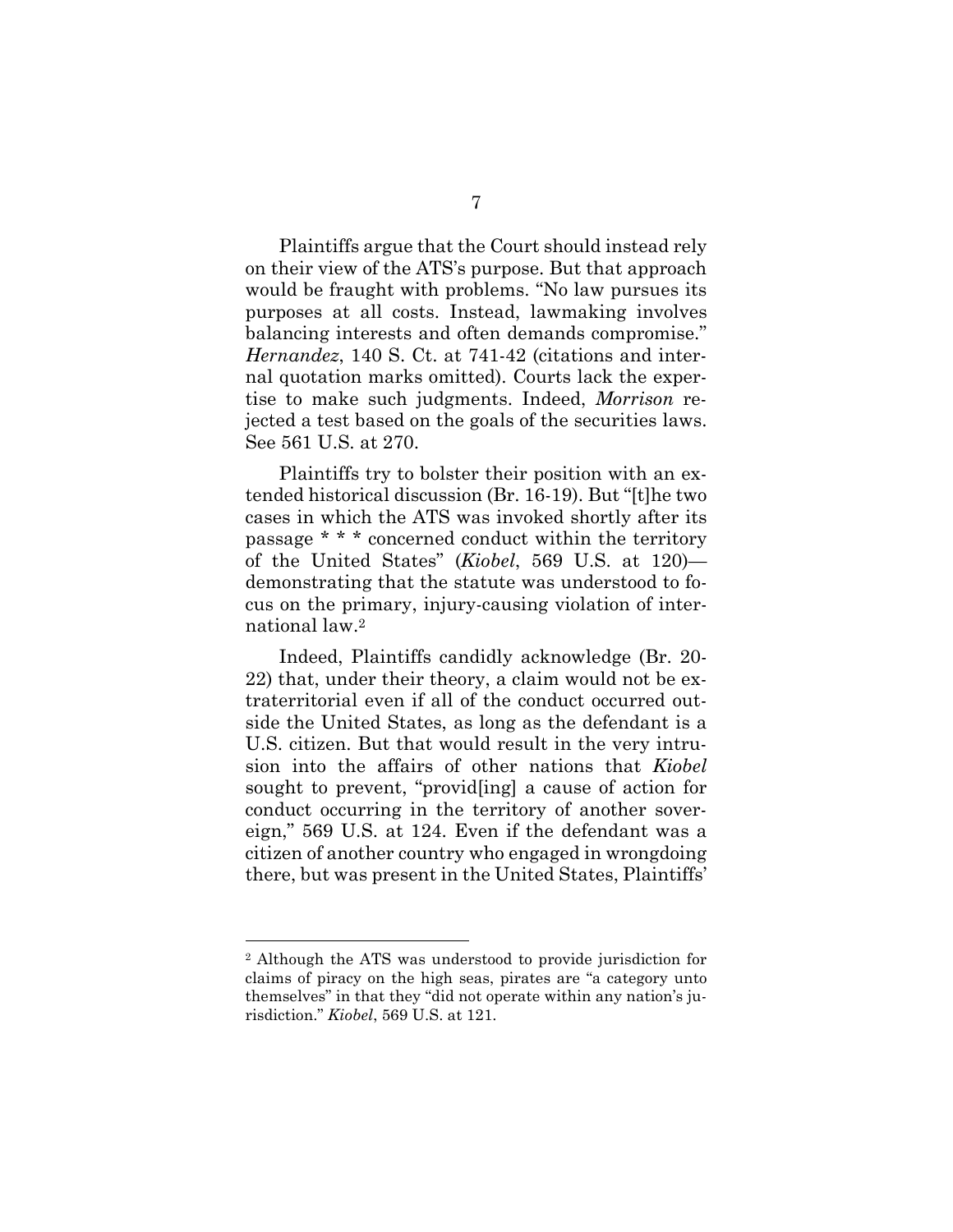standard could still render the claim "domestic" if international law would expect the United States to take action. Center for Justice Accountability Br. 17. That stretches the definition of a non-extraterritorial claim well beyond the breaking point.

Moreover, Plaintiffs' standard would be extremely difficult to apply. How would a court determine whether other nations would "hold the United States responsible" in the absence of an ATS claim? That inquiry does not turn on the ATS alone—there may be other U.S. criminal and civil statutes enacted to address the conduct at issue. See Cargill Br. 49 (collecting statutes). And whether other nations would hold the United States "responsible" is a vague and uncertain standard, transforming the threshold question of extraterritoriality into an indeterminate, broad-ranging inquiry.

#### *2. Aiding-and-abetting conduct is not the statute's focus.*

<span id="page-15-0"></span> Plaintiffs argue in the alternative (Br. 22-25) that aiding-and-abetting conduct falls within the ATS's focus. Cargill (Br. 27-33) and its *amici* (U.S. Br. 30; Chamber Br. 18-19) explain in detail why the ATS's focus is the primary tort, and not ancillary conduct alleged to trigger secondary liability.

*Morrison* squarely rejects Plaintiffs' argument that any conduct relevant to liability should be included in a law's "focus." There, the statutory "focus" was the "purchase-and-sale transactions" that directly caused the plaintiff's injury—and *not* the deceptive conduct through which the transactions were allegedly procured—even though false statements were a critical element of statutory liability. 561 U.S. at 266-67.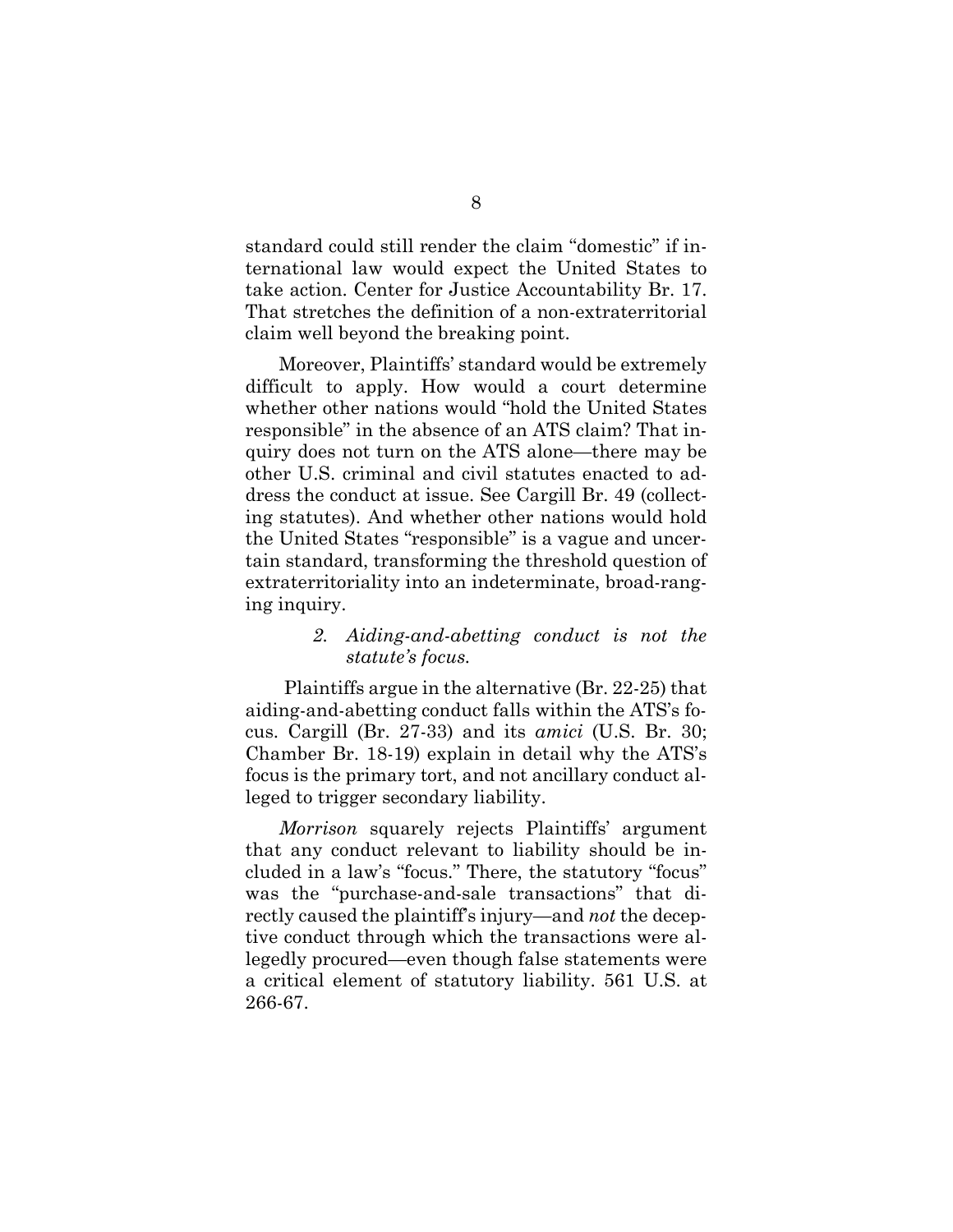Moreover, a key purpose of the extraterritoriality presumption is "to avoid the international discord that can result when U.S. law is applied to conduct in foreign countries." *RJR Nabisco*, 136 S. Ct. at 2100 (collecting cases). Basing the determination on the location of the principal wrongdoer's acts injuring the plaintiff minimizes that risk. By contrast—as this case demonstrates—Plaintiffs' approach will necessarily force U.S. courts to decide the legality of conduct occurring entirely in another country (the site of the principal wrongdoer's actions).

Moreover, the ATS's textual focus on "a tort only" excludes from the statute's focus conduct relating to claims of secondary liability such as aiding and abetting. Cargill Br. 30-32; U.S. Br. 26-27. Plaintiffs have no credible response.

*First*, they assert (at 24) that "aiding and abetting a law-of-nations violation is itself \* \* \* a tort." But this Court has stated that aiding and abetting is *not* a tort, but "'a method by which courts create secondary liability' in persons other than the violator" of a legal prohibition. *Central Bank of Denver, N.A.* v. *First Interstate Bank of Denver, N.A.*, 511 U.S. 164, 184 (1994) (citation omitted). And while Plaintiffs cite Professor Dobbs' treatise in passing (Br. 24), they ignore his explanation that an aider-and-abettor becomes "jointly and severally liable" through a doctrine of "vicarious liability"—"liability for the tort of another person." Dan B. Dobbs et al., Dobbs' Law of Torts §§ 425, 435 (2d ed.).

Indeed, parties typically assert aiding-and-abetting claims—rather than claims of primary liability precisely because the conduct alleged to constitute aiding and abetting is not by itself tortious (as in this case). That conduct produces liability for the primary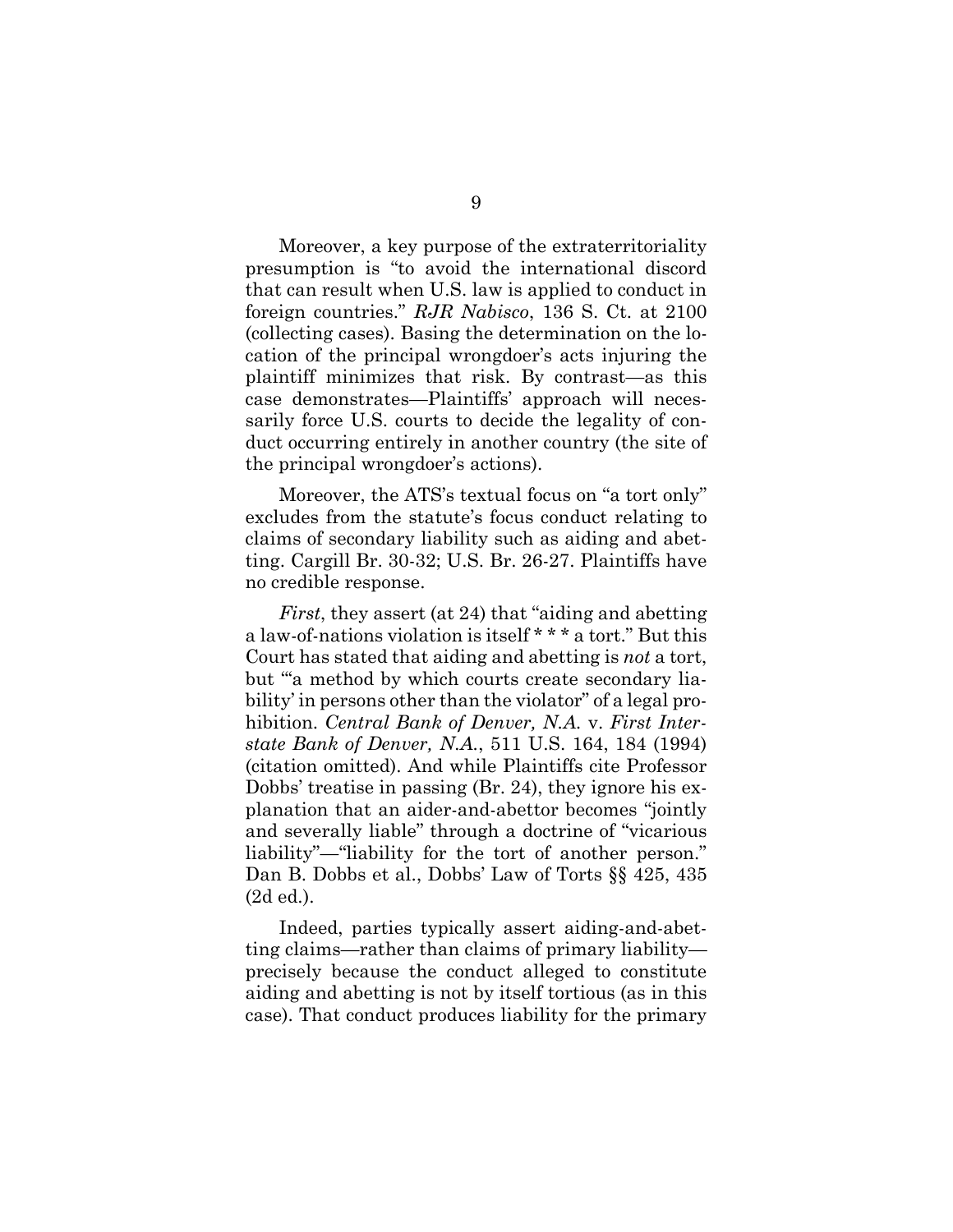tortfeasor's wrong only because of the connection to the acts of the principal wrongdoer. Cargill Br. 30-32.

As the United States explains (Br. 28-29), the same conception of aiding-and-abetting holds true in both the domestic criminal context and in the realm of international law. It is not "a discrete criminal offense," but a doctrine for "identifying persons" who bear liability for the underlying offense. *Khulumani* v. *Barclay Nat'l Bank Ltd*., 504 F.3d 254, 280-281 (2d Cir. 2007) (Katzmann, J., concurring).

Plaintiffs cite (Br. 25) *Talbot* v. *Jansen*, 3 U.S. 133 (1795), but jurisdiction there was founded principally on admiralty—not the ATS. *The Vrow Christina Magdamena*, 13 F. Cas. 356, 359 (1794) (citing *Glass* v. *The Sloop Betsey*, 3 U.S. 6 (1794)), aff'd *sub nom. Talbot*, 3 U.S. 133. Importantly, the only mention of the word "tort" in *Talbot* was in counsel's description of the *principal* offense (wrongful seizure of a Dutch ship) as "[t]he tortious act" that *preceded* Talbot's involvement as an accessory. 3 U.S. at 151.<sup>3</sup>

<sup>3</sup> Plaintiffs assert (Br. 24) that "[t]he Founders would have known that aiders and abettors could embroil the country in foreign affairs entanglements," but that says nothing about the ATS's focus—because determining that a law does not apply extraterritorially by definition means that the law will not encompass every possible claim. *Henfield's Case*, 11 F. Cas. 1099 (C.C.D. Pa. 1793), was a criminal action, and therefore did not address the question whether aiding and abetting is a civil tort.

Plaintiffs reference (Br. 13 n.7) Attorney General Bradford's opinion in *Breach of Neutrality*, 1 Op. Att'y Gen. 57 (1795), but the actual conduct there involved far more than mere aiding and abetting: American citizens "voluntarily joined" and "conducted" the attack. *Id.* at 58. In any event, "Attorney General Bradford's opinion defies a definitive reading," and does not "suffice[] to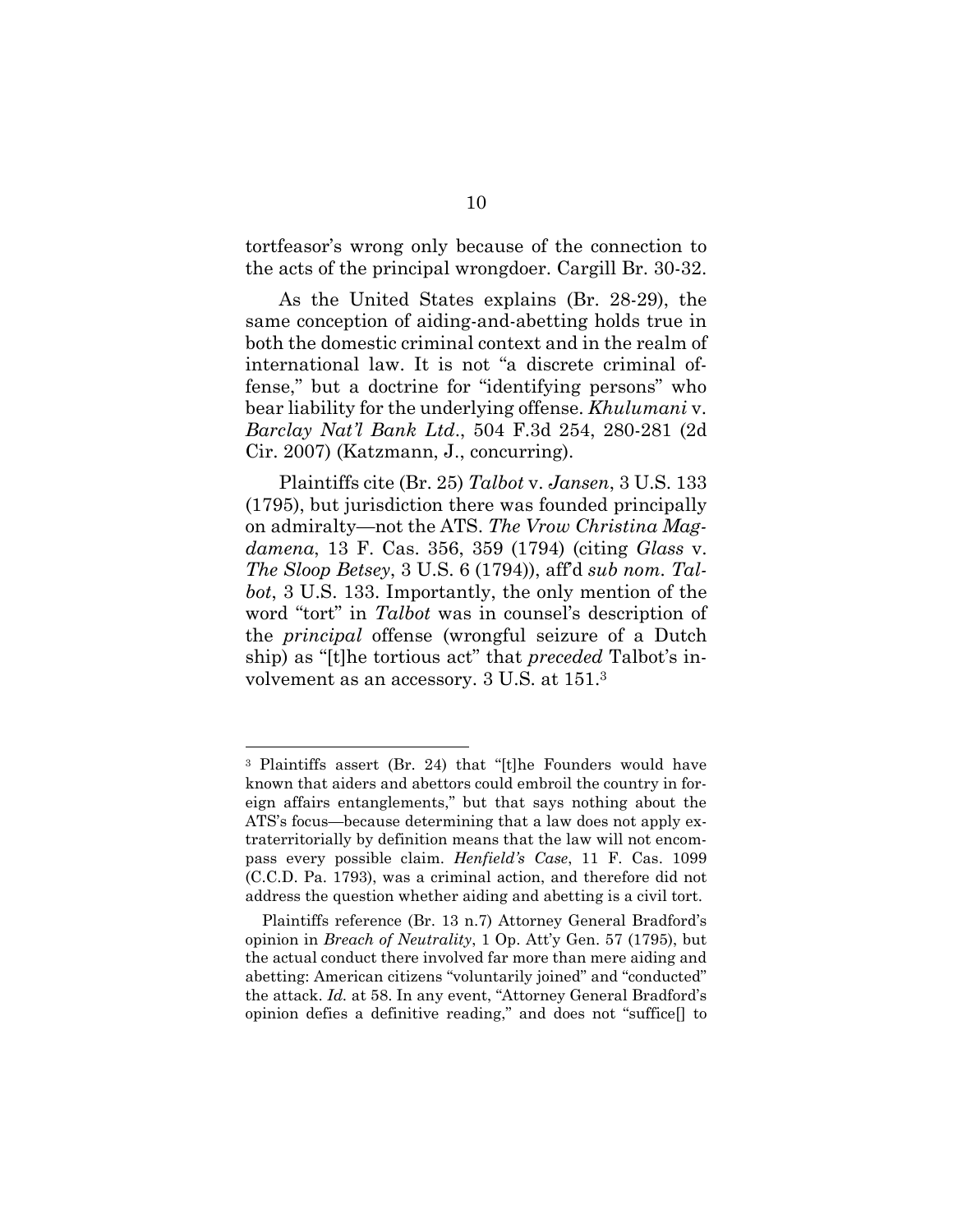*Second*, Plaintiffs point (Br. 23) to comments to the Restatement (Second) of Torts, but misstate their meaning. Comment c to § 876 describes subsection (a), which addresses the situation where one person "does a tortious act in concert with [an]other"—that is, *each* defendant engages in wrongdoing. Restatement (Second) of Torts § 876, cmt. c & illus. 3. The complaint here does not fall within that description—Plaintiffs do not and cannot allege that Cargill itself engaged in forced labor.

The relevant Restatement provision is instead § 876(b), governing "substantial assistance or encouragement to [an]other" who commits a tort—the most the complaint even arguably alleges. And § 876(b) draws a clear distinction between the actual tort and the mere provision of assistance thereto. Cargill Br. 31.

Plaintiffs cite the statement in comment d that a person who has provided "substantial assistance" "is himself a tortfeasor," but the substance of that comment is that the aider-and-abettor "is responsible for the consequences of the other's [tortious] act"—not that the provision of assistance is a tort in its own right. Restatement (Second) of Torts § 876, cmt. d.

*Third*, Plaintiffs' reliance on dictionary definitions (Br. 23) is misplaced. They cite only a portion of Black's definition of "tort," disregarding the part explaining that the term means "a breach of a duty that the law imposes on persons who stand in a particular relation to one another," Tort, Black's Law Dictionary (11th ed. 2019) (noting sixteenth-century origin). That description does not encompass aiding and abetting,

counter the weighty concerns underlying the presumption against extraterritoriality." *Kiobel*, 569 U.S. at 123.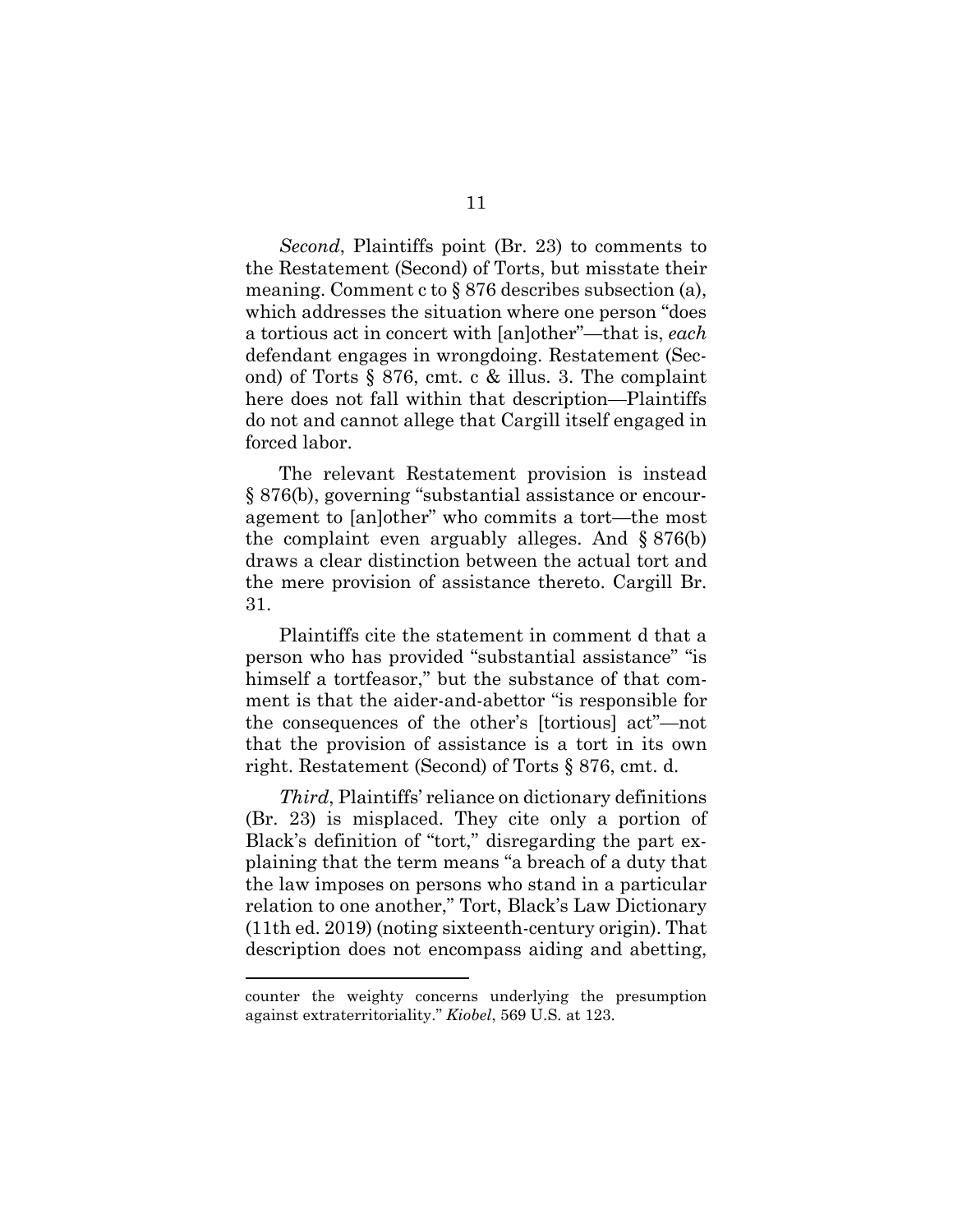where there need not be any relation *at all* between the injured person and the person to be held secondarily liable. Plaintiffs also omit Black's identification of "four types" of "[t]ortious conduct"—none of which encompasses aiding-and-abetting. *Ibid.*

Webster similarly described "[t]orts" as "injuries done to the person or property of another, as trespass, assault and battery, defamation and the like"—again describing primary torts rather than standards governing secondary liability. Tort, Noah Webster, American Dictionary of the English Language (1828), https://archive.org/details/americandic-

tiona02websrich/page/n781/mode/1up. Plaintiffs' remaining citation simply describes "tort" as a "French word for injury or wrong," without suggesting that it encompasses secondary conduct. Tort, Owen Ruffhead & J. Morgan, A New Law Dictionary (9th ed. 1772), https://archive.org/details/in.ernet.dli.2015.93143/.

And the fact that both of these historical sources define "tort" in terms of an *injury* further supports the conclusion that the term means primary conduct that directly causes injury—not legal doctrines for secondary liability.

*Fourth*, *amici* Professors of Legal History (Br. 15- 20) assert that correspondence between Thomas Jefferson and Edmund Randolph shows that the ATS provides a "civil remedy for \* \* \* law of nations violation[s] committed by U.S. citizens extraterritorially." But the two incidents discussed involved primary wrongdoing *within the United States*: U.S. citizens unlawfully seized enslaved persons abroad and then brought them back to the United States as their "property." See *id.* at 16. The correspondence says nothing about aiding-and-abetting claims based on primary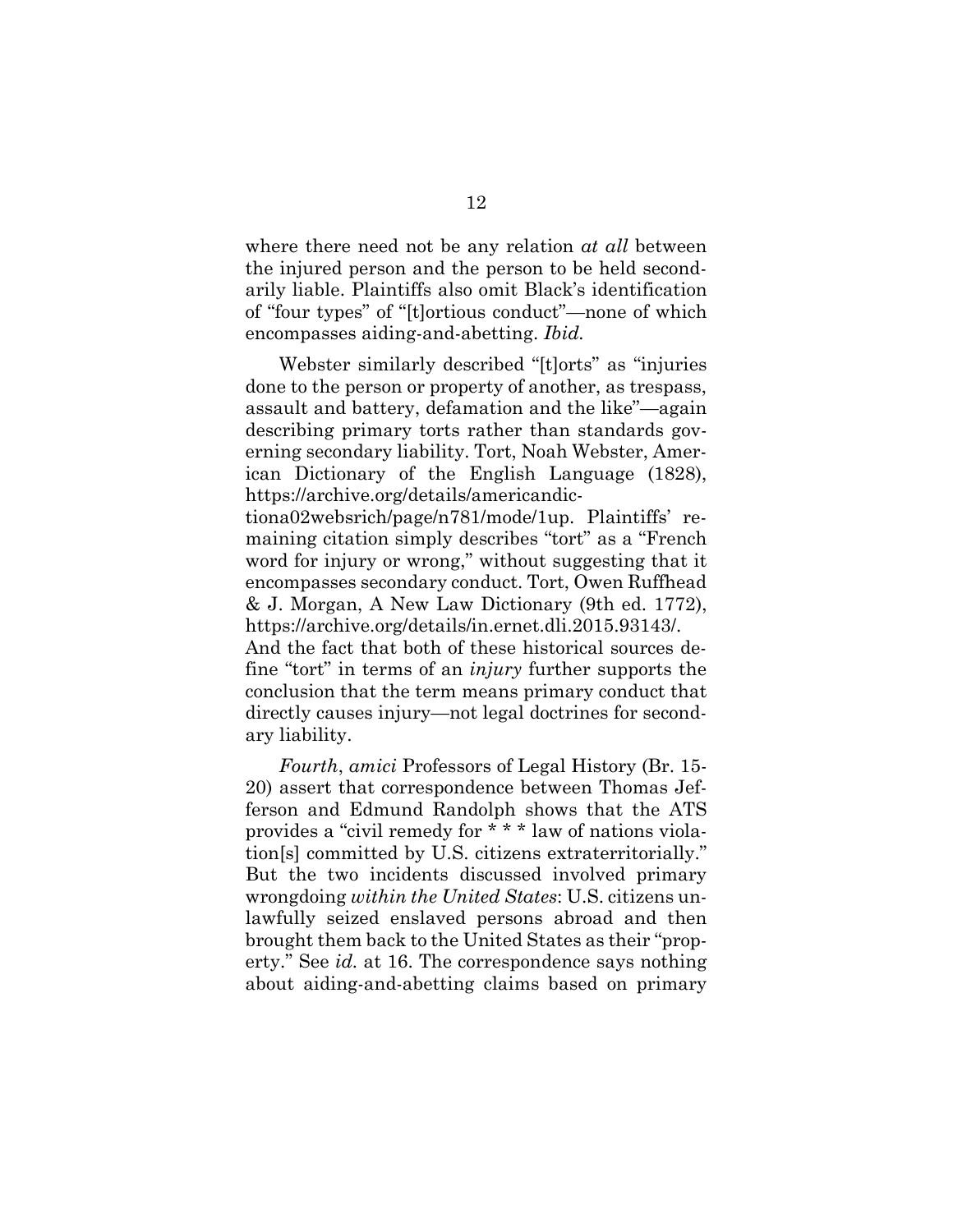wrongdoing that takes place exclusively abroad. Certainly it is insufficient "to counter the weighty concerns underlying the presumption against extraterritoriality." *Kiobel*, 569 U.S. at 123.<sup>4</sup>

*Fifth*, Plaintiffs observe (Br. 25) that *Microsoft Corp.* v. *AT&T Corp.*, 550 U.S. 437 (2007), "noted that supplying goods and services from the United States \* \* \* was domestic conduct." But that observation says nothing about whether such conduct falls within a particular statute's focus, which varies from statute to statute.

Here, the ATS's focus is the conduct constituting the principal international-law violations that injured Plaintiffs—which allegedly occurred in foreign territory. This case therefore "involves an impermissible extraterritorial application" of the ATS, "regardless of any other conduct that occurred in U.S. territory." *RJR Nabisco*, 136 S. Ct. at 2101.

<sup>4</sup> The Jefferson papers on which *amici* rely are available at https://founders.archives.gov/?q=Volume%3AJefferson-01- 24&s=1511211112&r=661.

The same *amici* assert (at 10) that "[t]he law of nations encompassed the concept of aiding and abetting," but the treatise on which they rely uses the terms "accessory" and "accomplice" liability in a colloquial sense to refer to *nations'* potential *secondary*  liability for offenses committed by their citizens. See Emmerich de Vattel, The Law of Nations; or Principles of the Law of Nature: Applied to the Conduct and Affairs of Nations and Sovereigns, bk. 2, ch. 6, § 77 and bk. 3, ch. 16, § 241 (1759), https://hdl.handle.net/2027/hvd.hxhscx. Vattel does not assert that aiding and abetting—as distinguished from primary wrongdoing—is a "tort."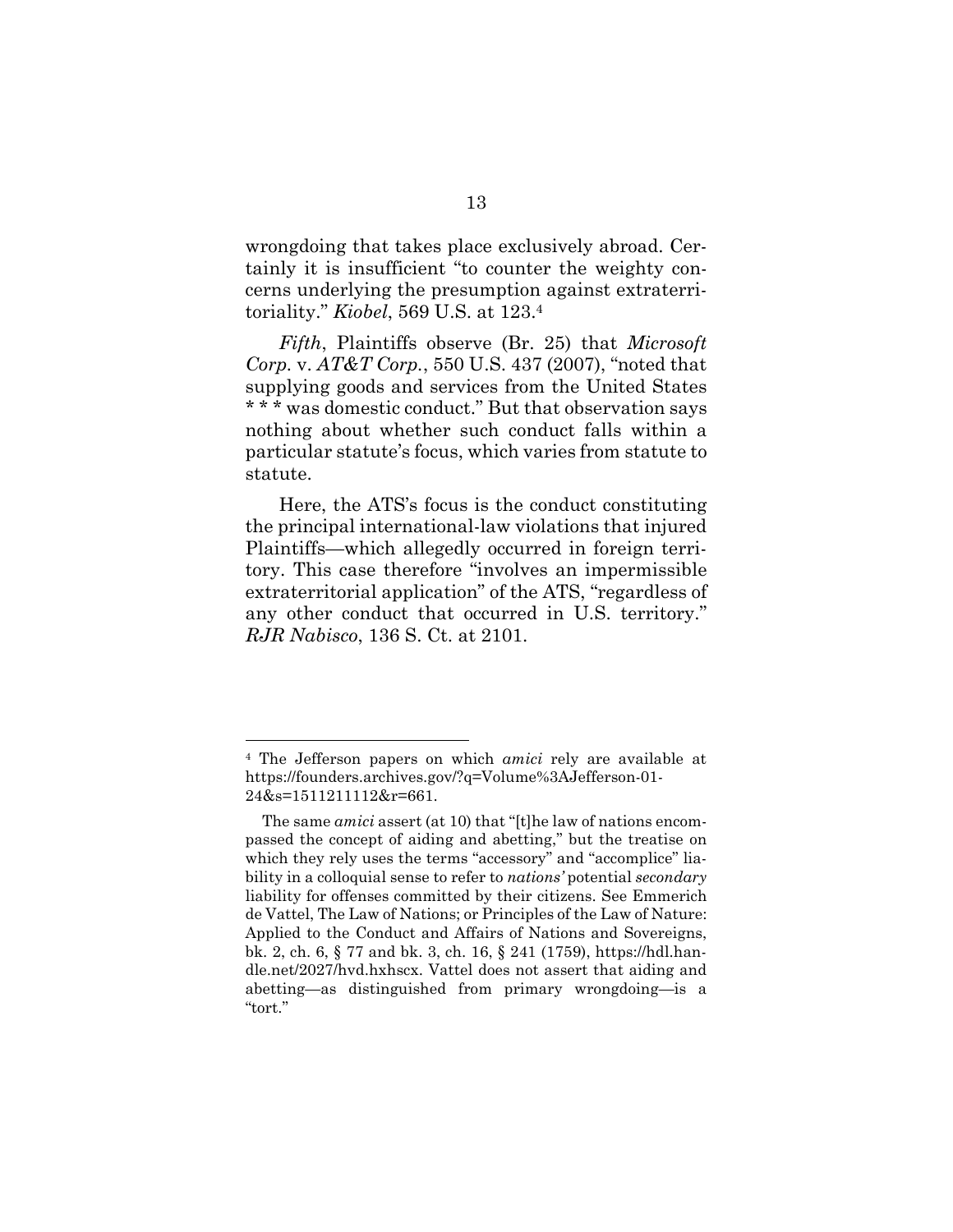### <span id="page-21-0"></span>**C. Even If Aiding-And-Abetting Conduct Is Relevant To the "Focus" Inquiry, Plaintiffs' Claims Are Extraterritorial.**

If the Court concludes, contrary to our submission, that alleged aiding-and-abetting conduct relates to the ATS's focus, the extraterritoriality bar still can be overcome only if a claim's overall connection to the United States is strong enough to justify application of U.S. law. Cargill Br. 33-36; *WesternGeco*, 138 S. Ct. at 2138 (weighing domestic and foreign conduct).

Here, all of the principal wrongdoing and virtually all of the alleged aiding-and abetting conduct took place in Côte d'Ivoire. The alleged headquarters oversight from the United States is not sufficient to displace the presumption. Cargill Br. 35-36; U.S. Br. 31- 34.<sup>5</sup>

 Plaintiffs do not even attempt to explain how their minimal allegations—inspection visits by U.S. based employees and the making or approval in the U.S. of "every major operational decision," which they argue should be construed to include cocoa purchasing decisions (Plaintiffs Br. 33)—could outweigh the conduct that is alleged to have taken place in Africa,

<sup>&</sup>lt;sup>5</sup> As the case comes to this Court, there has been no determination that Plaintiffs have adequately alleged aiding-and-abetting claims. The Ninth Circuit vacated and remanded the district court's holding that Plaintiffs failed to allege facts establishing the conduct element (J.A. 253-61). Although Defendants again moved to dismiss based on Plaintiffs' failure to allege the elements of an aiding-and-abetting claim, the district court did not address the issue—it dismissed solely on extraterritoriality grounds (Pet. App. 58a-70a). The Ninth Circuit did not decide the issue on the second appeal. *Id.* at 37a-39a. As the United States points out (Br. 22-26), this Court has not held that aiding-andabetting claims are cognizable under the ATS.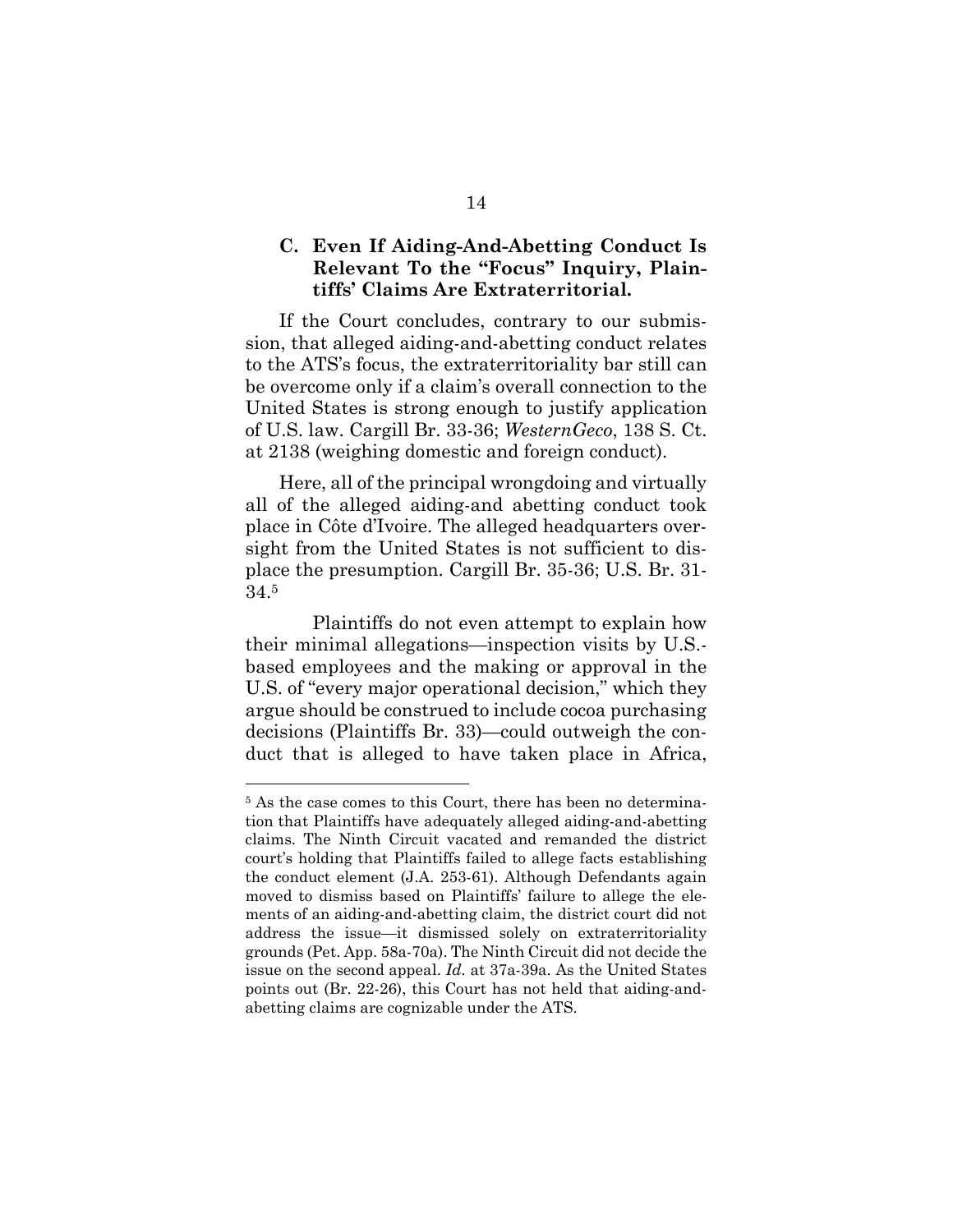which includes both the forced labor by the farmers and other principal wrongdoers *and* the alleged provision to farmers in Côte d'Ivoire of the various forms of support. See also pages 16-17, *infra*.

The complaint therefore does not allege conduct touching the United States "with sufficient force to displace the presumption against extraterritorial application." *Kiobel*, 569 U.S. at 125.<sup>6</sup>

### <span id="page-22-0"></span>**D. General Allegations Of Headquarters Oversight Cannot Displace The Extraterritoriality Presumption.**

Although Plaintiffs' claims are extraterritorial under any possible "focus" analysis, the Court also could hold the claims extraterritorial on the ground that none of the relevant conduct took place within the United States—because boilerplate assertions of general headquarters oversight, the only U.S. conduct that Plaintiffs allege, are categorically insufficient to displace the presumption. Cargill Br. 23-26.

Plaintiffs' response to this point is puzzling. They cite (Br. 33) allegations regarding the supposed inspection activities of Cargill employees *in Côte d'Ivoire*. And, invoking their general allegation regarding headquarters decisionmaking (see Cargill Br. 24), Plaintiffs assert (Br. 33) that it is a "reasonable

<sup>6</sup> Plaintiffs suggest (at 34) that they should be granted leave to amend to plead "additional specific facts," but as the *en banc* dissenters explained, "Plaintiffs already had the opportunity to replead to allege domestic aiding and abetting after *Kiobel*." Pet. App. 26a-27a n.9. Plaintiffs do not claim to have any new facts regarding conduct within the United States—they state only (at 34) that the facts to be pleaded "bear[] on" "whether Cargill or foreign corporations engaged in conduct at issue." That is irrelevant to the extraterritoriality issue.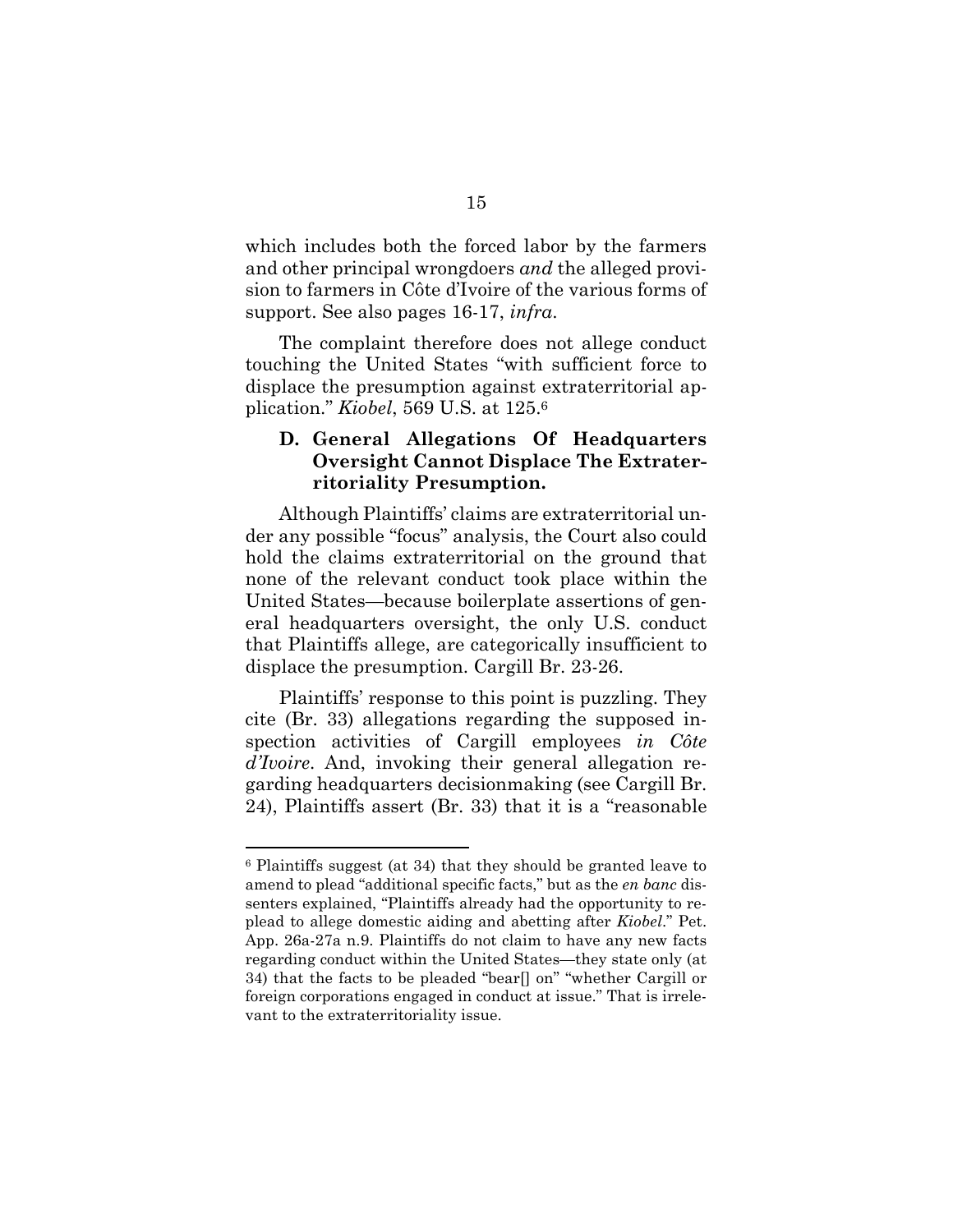inference" that Cargill headquarters personnel had knowledge of forced labor on farms from which Cargill purchased cocoa and directed the provision of support to those farms.

But a complaint's allegations must "give rise to a plausible inference" that there was relevant domestic conduct. *Ashcroft* v. *Iqbal*, 556 U.S. 662, 682 (2009). Determining whether an inference is "plausible" is "a context-specific task that requires the reviewing court to draw on its judicial experience and common sense" (*id*. at 679) as well as the other allegations in the complaint. See *Bell Atlantic Corp.* v. *Twombly*, 550 U.S. 544, 566-69 (2007) (holding it implausible to infer antitrust conspiracy from parallel conduct in light of complaint allegations explaining companies' self-interested motives for parallel conduct).

It simply is not "plausible" to infer from the complaint's bare allegation of headquarters oversight of "major operational decisions" that Cargill made or approved in the United States any decisions to support forced labor in Côte d'Ivoire. Importantly, (a) the complaint does not allege that Cargill purchased cocoa from farms that it knew to be using forced labor at the time of its purchases (Cargill Br. 5 n.2); and (b) nothing in the complaint supports an inference that cocoa purchasing qualified as a "major operational decision" that would be "made or approved" in the United States. And that is particularly true of a company as large as Cargill—"one of the largest privately held corporate providers of food and agricultural products and services worldwide with over 100,000 employees in 59 countries." J.A. 310 (¶ 23).

"[G]iven more likely explanations," the complaint's conclusory allegations "do not plausibly establish" that Cargill made any particular decisions in the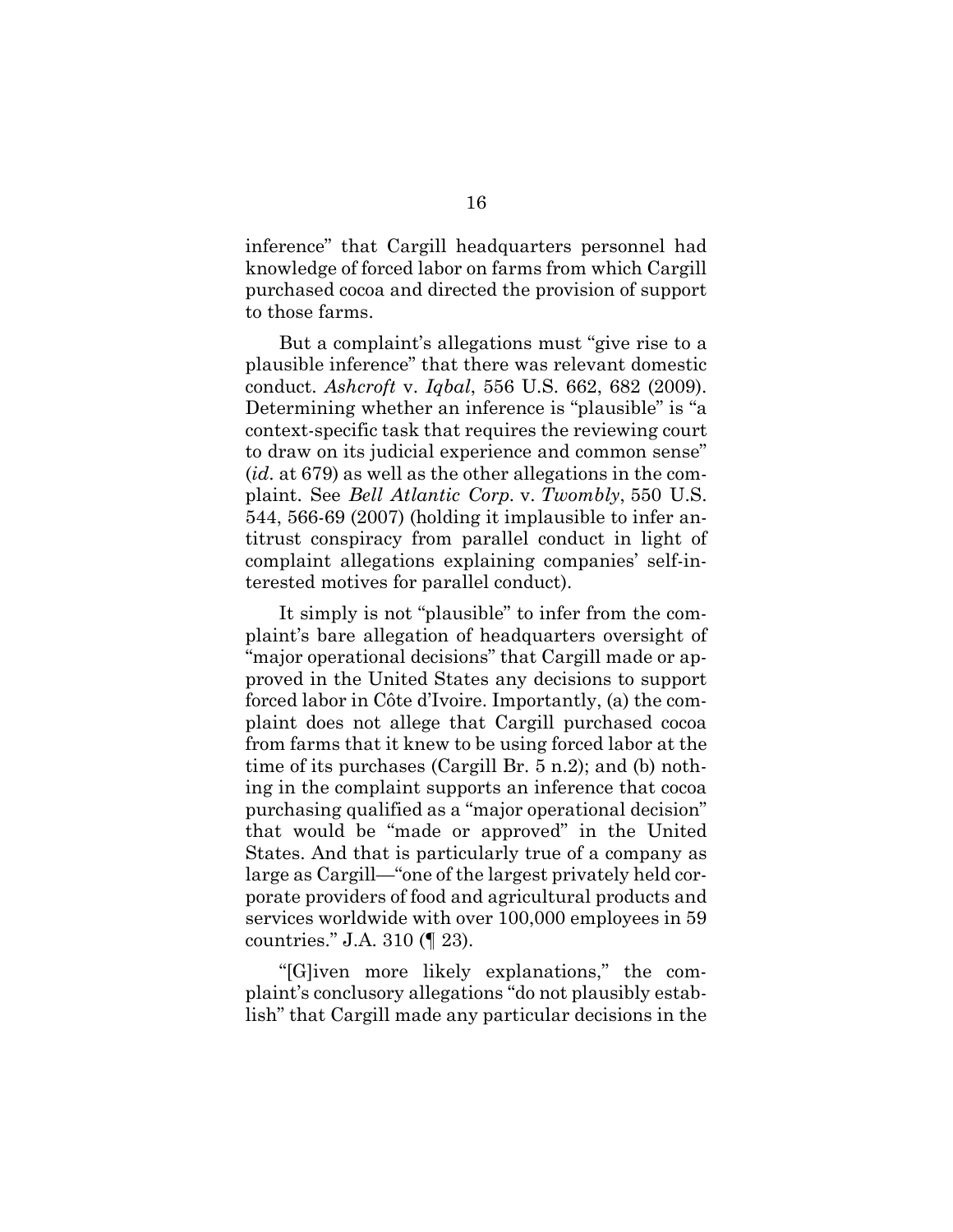United States. *Iqbal*, 556 U.S. at 681; see also U.S. Br. 33-34.

Moreover, if allegations of general headquarters inspection activity and headquarters decisionmaking—without any allegation specific to the activity outside the U.S.—were sufficient, then the presumption against extraterritoriality could easily be overcome in any ATS case with respect to every U.S.-based business. The Court should reject a standard that renders the presumption meaningless with respect to such entities, and produces significant adverse consequences for U.S. businesses and developing countries. See Cargill Br. 36-40; U.S. Br. 16-18; Chamber of Commerce Br. 24-26; WCF Br. 17-18.

#### <span id="page-24-0"></span>**II. Domestic Corporations Are Not Subject To ATS Liability.**

*Jesner* and related precedents bar recognition of corporate ATS liability. Cargill Br. 40-50. Plaintiffs' contrary arguments are unavailing.

### <span id="page-24-1"></span>**A. There Is No Specific, Universal, And Obligatory Norm Of Corporate Liability.**

The *Jesner* plurality began its analysis by assessing whether there is a "specific, universal, and obligatory norm of liability for corporations." 138 S. Ct. at 1400. Plaintiffs claim (Br. 40) that inquiry is irrelevant but then proceed to argue that international law supports corporate liability. They are wrong.

To begin with, there simply is no sufficiently established norm of corporate liability for international law violations. Cargill Br. 41-43; U.S. Br. 11; Professors of International Law Br. 16-30 (surveying sources—including Nuremburg precedents—and con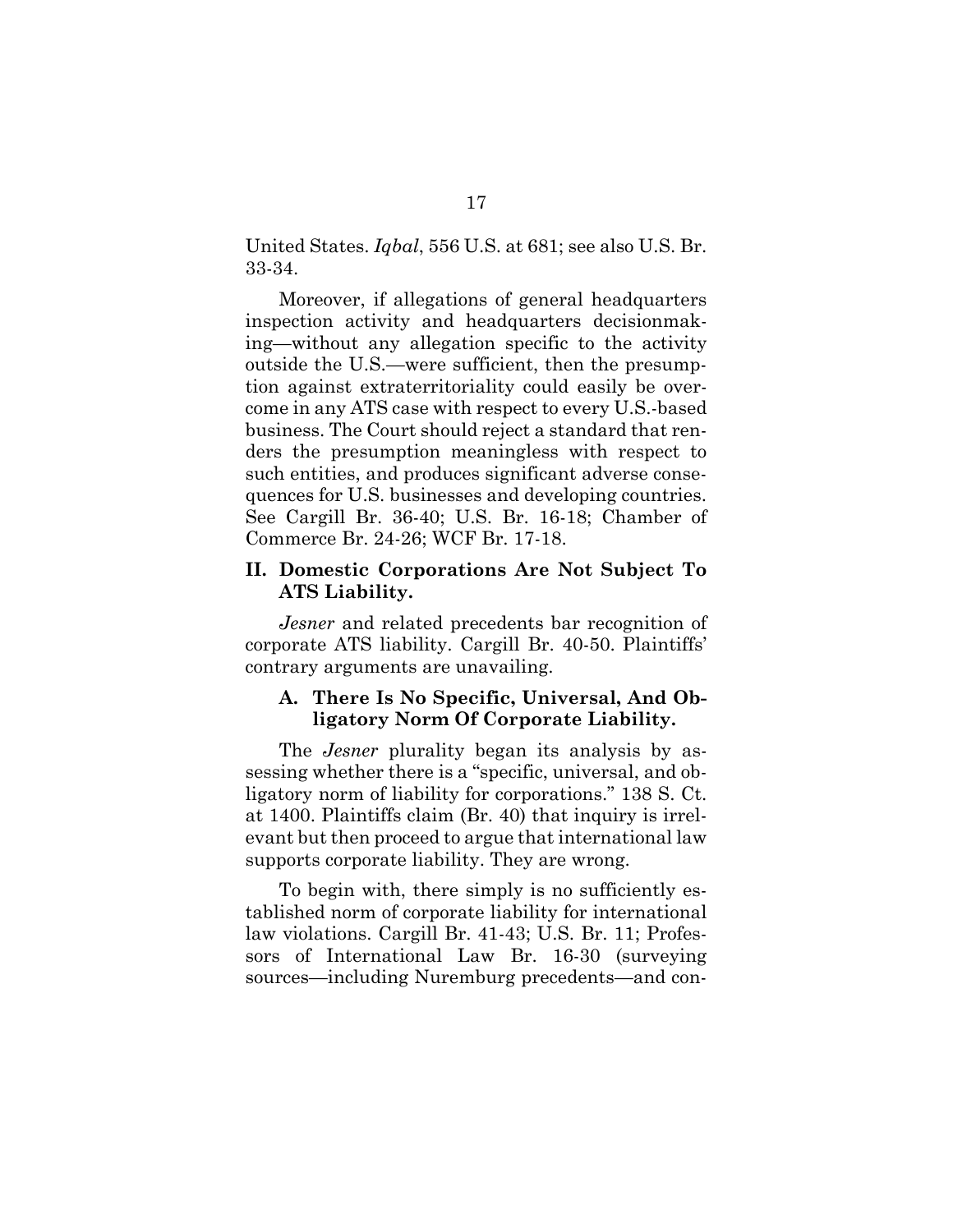cluding that "[t]here was no international law consensus in 1789, and there is none today, that private corporations are suable for violations of customary international law"); Coca-Cola Br. 13-14 ("international law precedents for subjecting artificial entities such as corporations to the strictures of international law are virtually nonexistent"); Cato Br. 9-18.

Plaintiffs try to change the question, asserting (Br. 46) that the relevant inquiry is "whether the [substantive international law] norms in question apply to corporations." But the *Jesner* plurality found "considerable force and weight to the position" that "corporate defendants may be held liable under the ATS only if there is a specific, universal, and obligatory norm that corporations are liable for violations of international law" *in general*. 138 S. Ct. at 1400 (citing *Kiobel*  v. *Royal Dutch Petroleum Co.*, 621 F.3d 111, 127 (2d Cir. 2010) (Cabranes, J.)).

In any event, Plaintiffs fail their own test. They argue at length (Br. 43-46) that "slavery and forced labor norms apply to \*\*\* corporations," but Plaintiffs do not allege that Cargill itself violated any such norms. Their claims are for *aiding and abetting* breaches of those norms committed by *other* persons. Plaintiffs do not even try to establish the existence of a mandatory international-law norm of corporate aiding-and-abetting liability.

Plaintiffs also contend that corporate liability should be decided on the basis of domestic law. But *Sosa* made clear that it is a question of "*international law*" whether liability "extends" "to the perpetrator being sued, if the defendant is a private actor such as a corporation or individual." 124 S. Ct. at 732 n.20. That rule makes sense, because identifying possible defendants "is not a question of remedy" that might be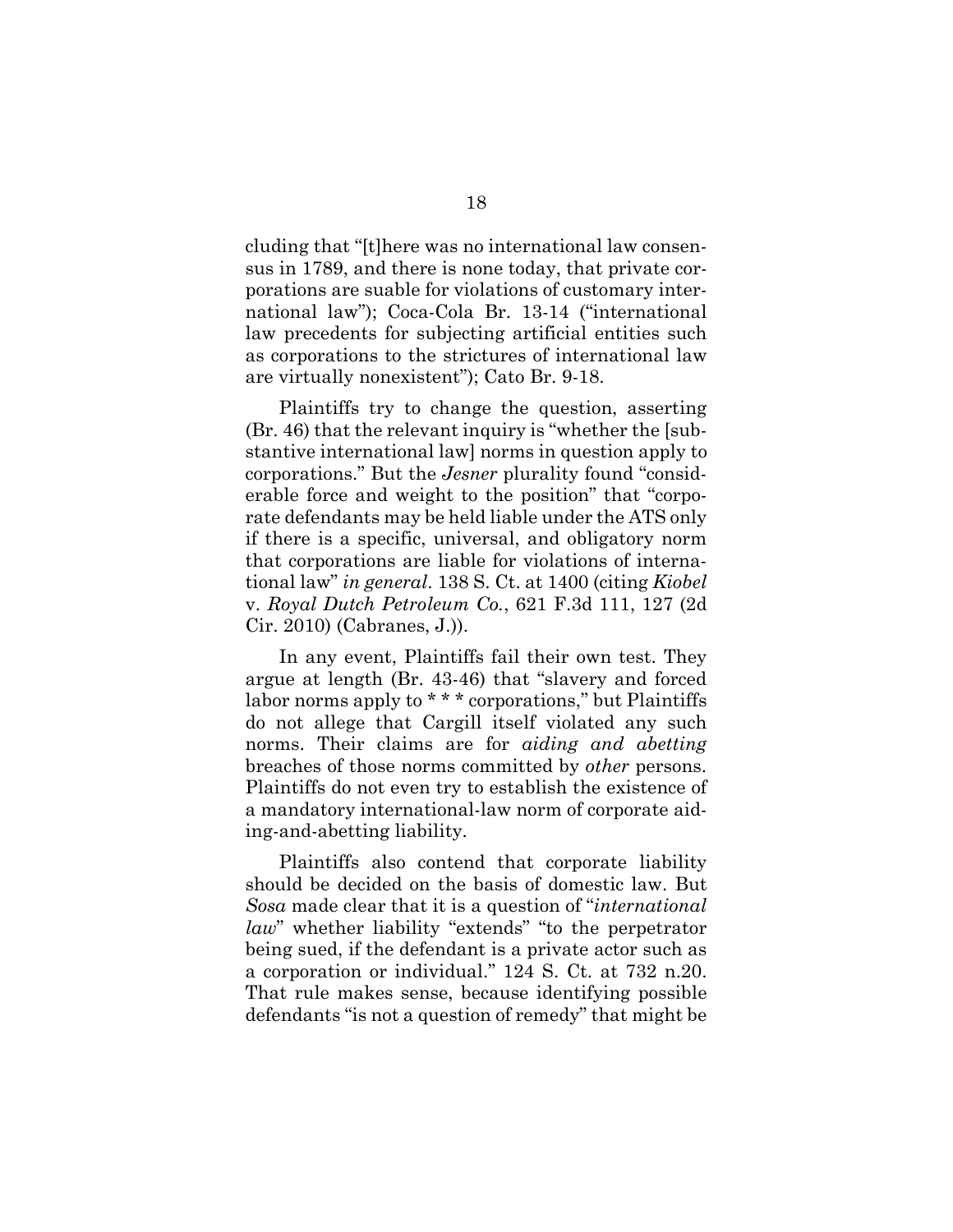left to domestic law, *Kiobel*, 621 F.3d at 147, but instead "represents an important aspect of the norm itself." U.S. Br. 11 (citing *Jesner*, 138 S. Ct. at 1399- 1400, 1402 (plurality)); see Coca-Cola Br. 23; Professors of International Law Br. 13-14.

Plaintiffs' claims accordingly fail for want of a "specific, universal, and obligatory [international law] norm of liability for corporations." *Jesner*, 138 S. Ct. at 1400 (plurality).

#### <span id="page-26-0"></span>**B. The ATS's Text And History Do Not Support Corporate Liability.**

Plaintiffs' domestic-law argument rests principally (Br. 36-39) on the text and history of the ATS. But this Court made clear in *Sosa* that "the ATS is a jurisdictional statute creating no new causes of action" that was "enacted on the understanding that the common law would provide a cause of action." 542 U.S. at 724. Congress did not address the metes and bounds of the private action.

Indeed, if, as Plaintiffs contend, Congress's use of the word "tort" means that background principles regarding the scope of tort law govern the scope of ATS liability, then the *Sosa* Court erred in limiting potentially-actionable international law norms to those "accepted by the civilized world and defined with a specificity comparable to the features of the 18th-century paradigms" and further restricting potential claims based on a number of cautionary factors. 542 U.S. at 725-28.

Similarly, in arguing that the absence of any textual limits on the class of defendants is dispositive of the scope of liability, Plaintiffs run headlong into *Jesner*—which held that foreign corporations are not sub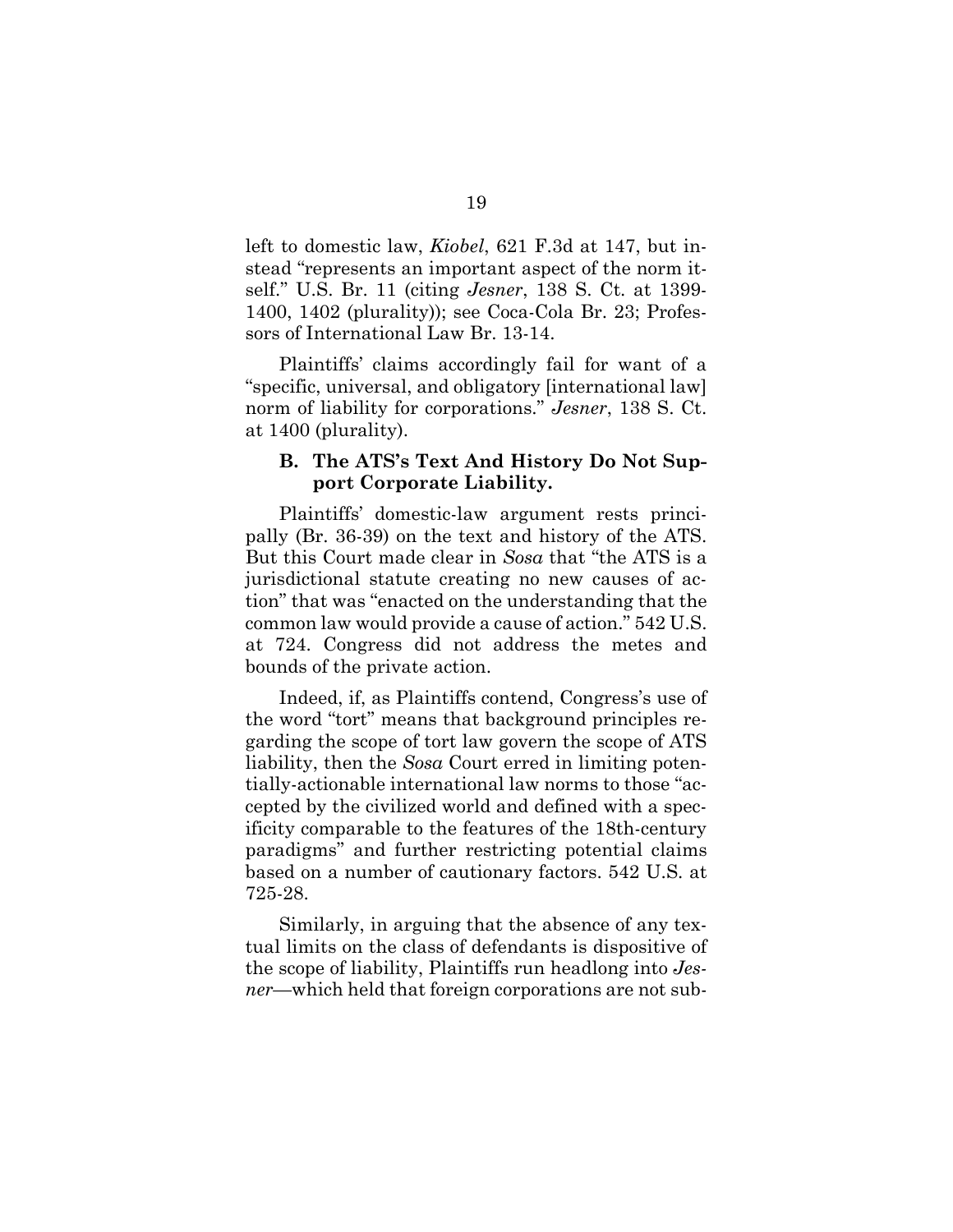ject to liability notwithstanding the absence of a textual limit. The same conclusion applies with respect to Plaintiffs' argument (Br. 38) based on the ATS's purpose.

Finally, Plaintiffs point (Br. 39) to common-law decisions recognizing entity liability at the time the ATS was enacted. But if those cases were dispositive, *Jesner* would have recognized corporate liability.

#### <span id="page-27-0"></span>**C.** *Sosa***'s Cautionary Factors Preclude Recognition Of Corporate Liability.**

Recognition of liability here is foreclosed by the same separation-of-powers and foreign-relations concerns that formed independent bases for *Jesner*'s rejection of foreign corporate liability. Cargill Br. 43-46.

#### *1. Separation of powers.*

<span id="page-27-1"></span>Plaintiffs assert that "[t]here is no separation of powers issue" in the ATS context, but *Jesner* holds the opposite: "the separation-of-powers concerns that counsel against courts creating private rights of action apply with particular force in the context of the ATS." 138 S. Ct. at 1403.

Plaintiffs also contend (Br. 50-51) that *Bivens* precedents are "[i]napt." But *Jesner* relied on those precedents to hold that "a decision to create a private right of action'" under federal common law is "better left to legislative judgment in the great majority of cases," because "the Legislature is in the better position to consider if the public interest would be served by imposing a new substantive legal liability." *Jesner*, 138 S. Ct. at 1402 (citations and internal quotation marks omitted). The Court expressly stated that "[n]either the language of the ATS nor the precedents interpreting it support an exception to these general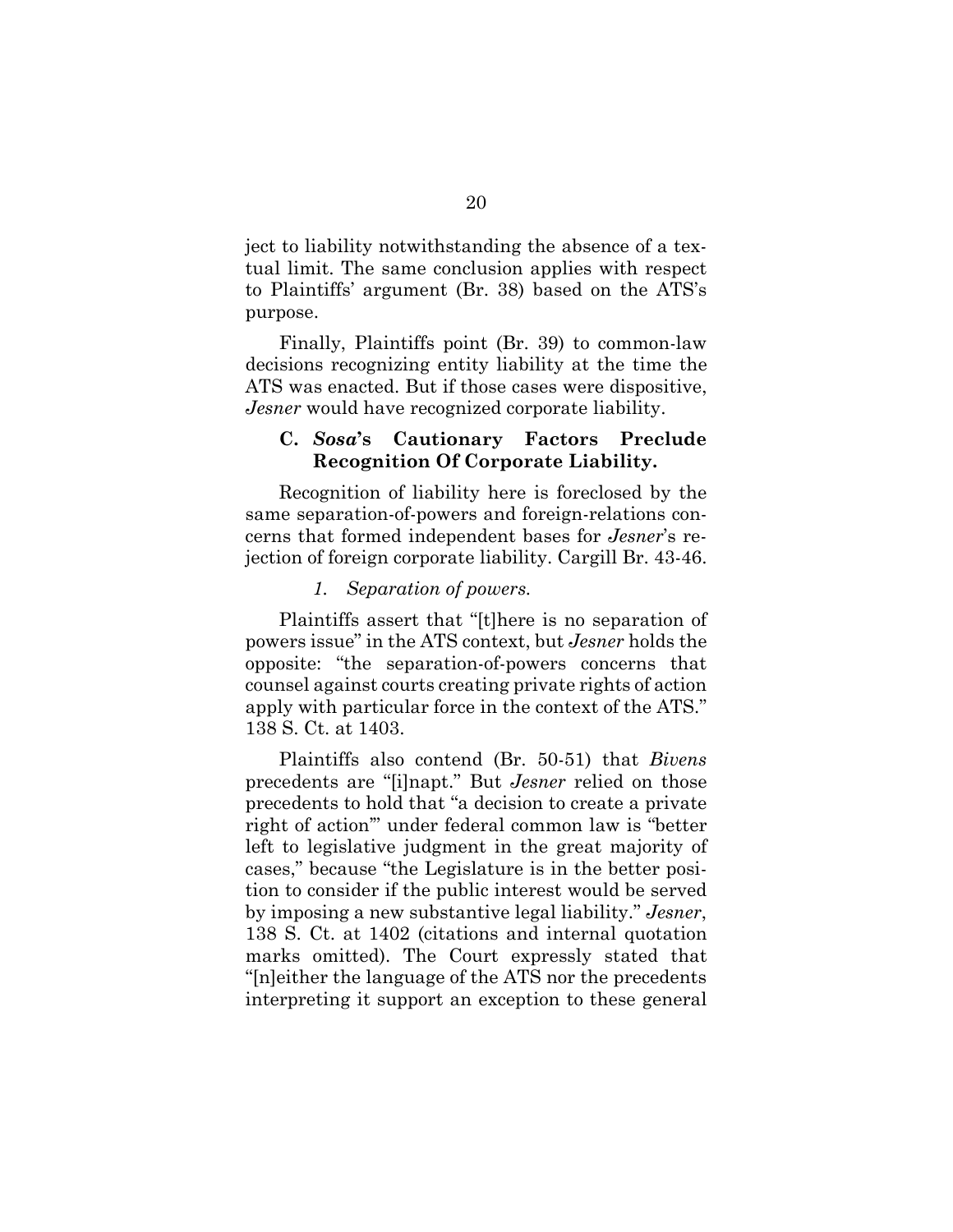principles in this context." *Id.* at 1403; see U.S. Br. 12- 13.

Because *Jesner* relied on those precedents in delineating the scope of ATS corporate liability, Plaintiffs cannot argue that they are irrelevant to resolving the very similar question presented here regarding ATS corporate liability. To the contrary, they weigh heavily against judicial law-making to establish corporate liability.

Plaintiffs point (Br. 48-49) to Congress's creation of a private action for victims of forced labor under the TVPRA. They argue that the Court should be guided by that determination rather than by Congress's decision in the Torture Victim Protection Act (TVPA), 28 U.S.C. § 1350 (note), not to impose liability on corporations.

But these congressional determinations with respect to "analogous statutes" (*Jesner*, 138 S. Ct. at 1403) together prelude judicial creation of corporate liability under the ATS.

*First*, the TVPA makes clear that Congress has rejected across-the-board corporate liability for violations of international law norms. A decision by this Court to recognize such liability would effectively nullify the congressional decision embodied in the TVPA. Cargill Br. 47; U.S. Br. 21. And, as the *Jesner* plurality recognized, that congressional determination provides a guide generally for ATS claims. 138 S. Ct. 1403.<sup>7</sup>

<sup>7</sup> Plaintiffs cite (Br. 49-50) the Act's legislative history, but it reveals that Congress was responding to Judge Bork's concurring opinion in *Tel-Oren* v. *Libyan Arab Republic*, 726 F.2d 774 (D.C. Cir. 1984)—which had "questioned the existence of a private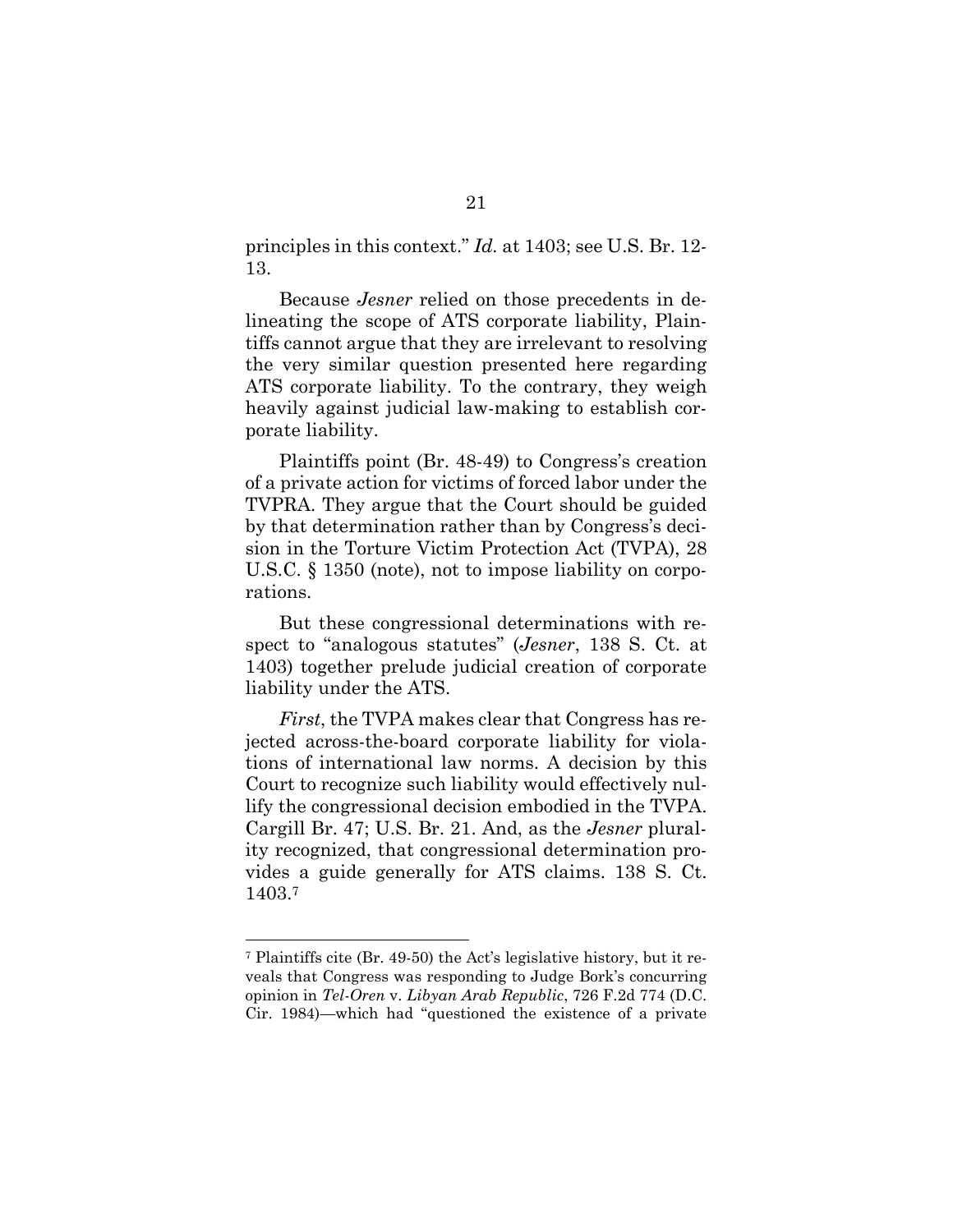*Second*, Congress in the TVPRA did not simply establish a private action and authorize courts to flesh out the liability standard. Congress specified the elements of a private TVPRA claim—requiring proof of a predicate criminal violation as well as additional facts necessary to establish civil liability. To take just one example, the statute does not authorize aiding-andabetting claims—because there the law contains no textual authorization of such claims. *Central Bank*, 511 U.S. at 177. It instead requires proof that the defendant "knowingly benefit[ed], financially or by receiving anything of value from participation in a venture which that person knew or should have known has engaged in an act in violation of this chapter." 18 U.S.C. § 1595(a).

Recognizing corporate liability limited to the forced labor context, as Plaintiffs seem to suggest, would require courts to flesh out the details of the ATS claim—such as the standards for aiding and abetting liability and how to determine which acts are attributable to the corporation.

To the extent these standards differed from those established by Congress in the TVPRA, they would constitute an impermissible intrusion by courts into the legislative sphere—"[t]he political branches, not the Judiciary, have the responsibility and institutional capacity" to make judgments on these matters. *Jesner*, 138 S. Ct. at 1403. To the extent the standards

right of action under the [ATS]" on separation-of-powers grounds. H.R. Rep. 102-367, at 4 (1991). Recognizing the force of Judge Bork's argument, Congress enacted a specific statute providing both authorization for a particular cause of action and a model for any future claims that might be recognized. See *ibid.*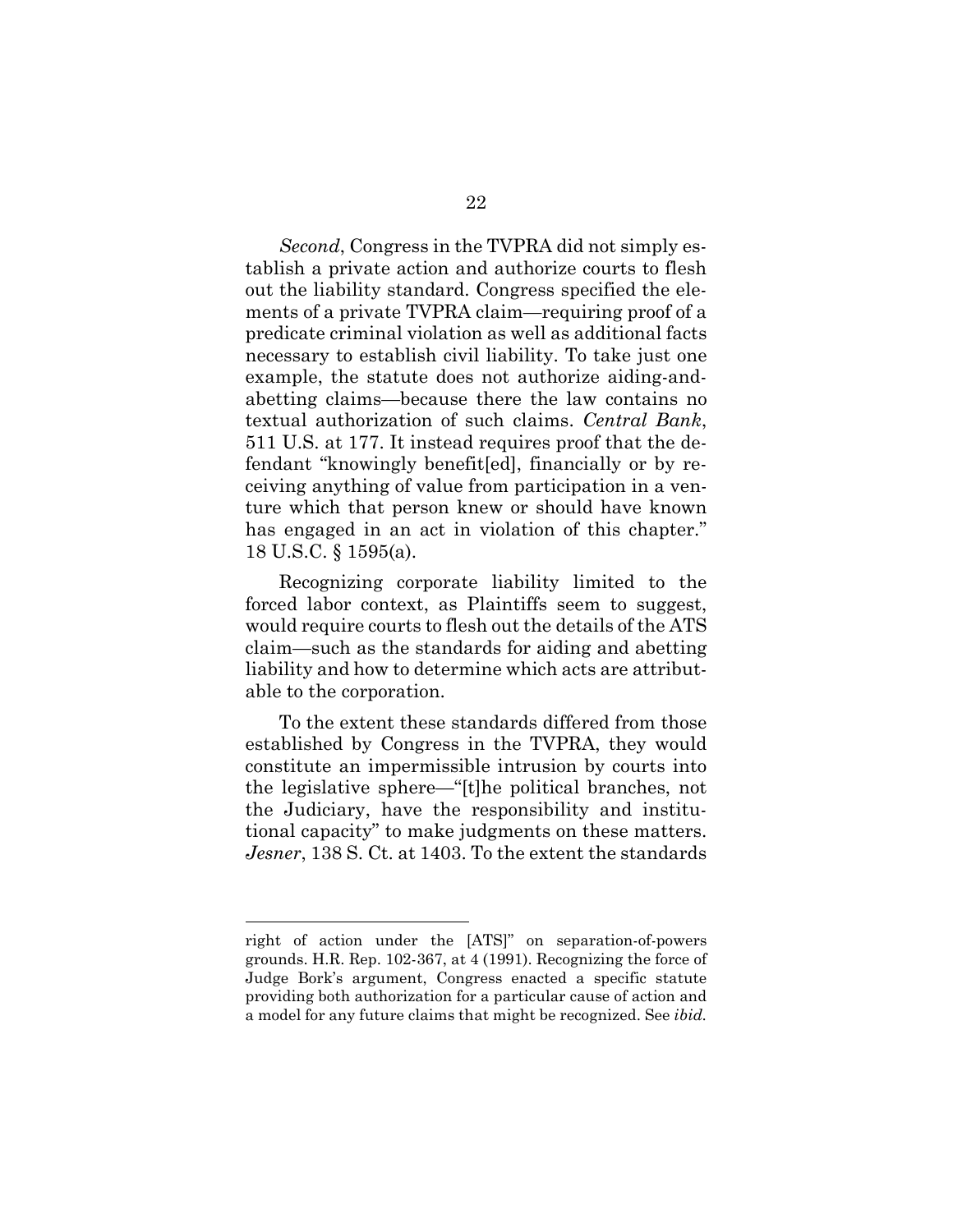were identical to the TVPRA, the ATS cause of action would be superfluous.

In sum, these congressional enactments make clear that the proper course is for the Court to stay its hand and leave to Congress decisions regarding whether and to what extent corporations should be subject to ATS liability. Indeed, the amicus brief filed by a group of Senators and Representatives confirms (Br. 5) that addressing forced labor "is a bipartisan congressional priority of grave importance." Because Congress is thus focused on the issue, there simply is no warrant for an extraordinary exercise of judicial law-making.

#### *2. Interference with foreign relations.*

<span id="page-30-0"></span>ATS claims may only be brought by foreign plaintiffs and therefore inevitably implicate "foreign-policy \* \* \* concerns" that are better left to Congress. *Jesner*, 138 S. Ct. at 1403; see U.S. Br. 13, 15-20.

That is just as true of claims against U.S. corporations as for claims against foreign corporations, because permitting ATS suits against U.S. corporations would allow plaintiffs to use those entities "as surrogate defendants to challenge the conduct of foreign governments." *Jesner*, 138 S. Ct. at 1404 (plurality); see U.S. Br. 15 (collecting examples). As the Chamber of Commerce *et al.* explain (Br. 15-16), allowing private plaintiffs to use the courts to "impugn foreign sovereigns" has created diplomatic friction, "prompt[ing] vigorous objections from other countries." See also Coca-Cola Br. 17-20 (explaining that imposing international-law obligations and authority on corporations is viewed as an impingement of state sovereignty).